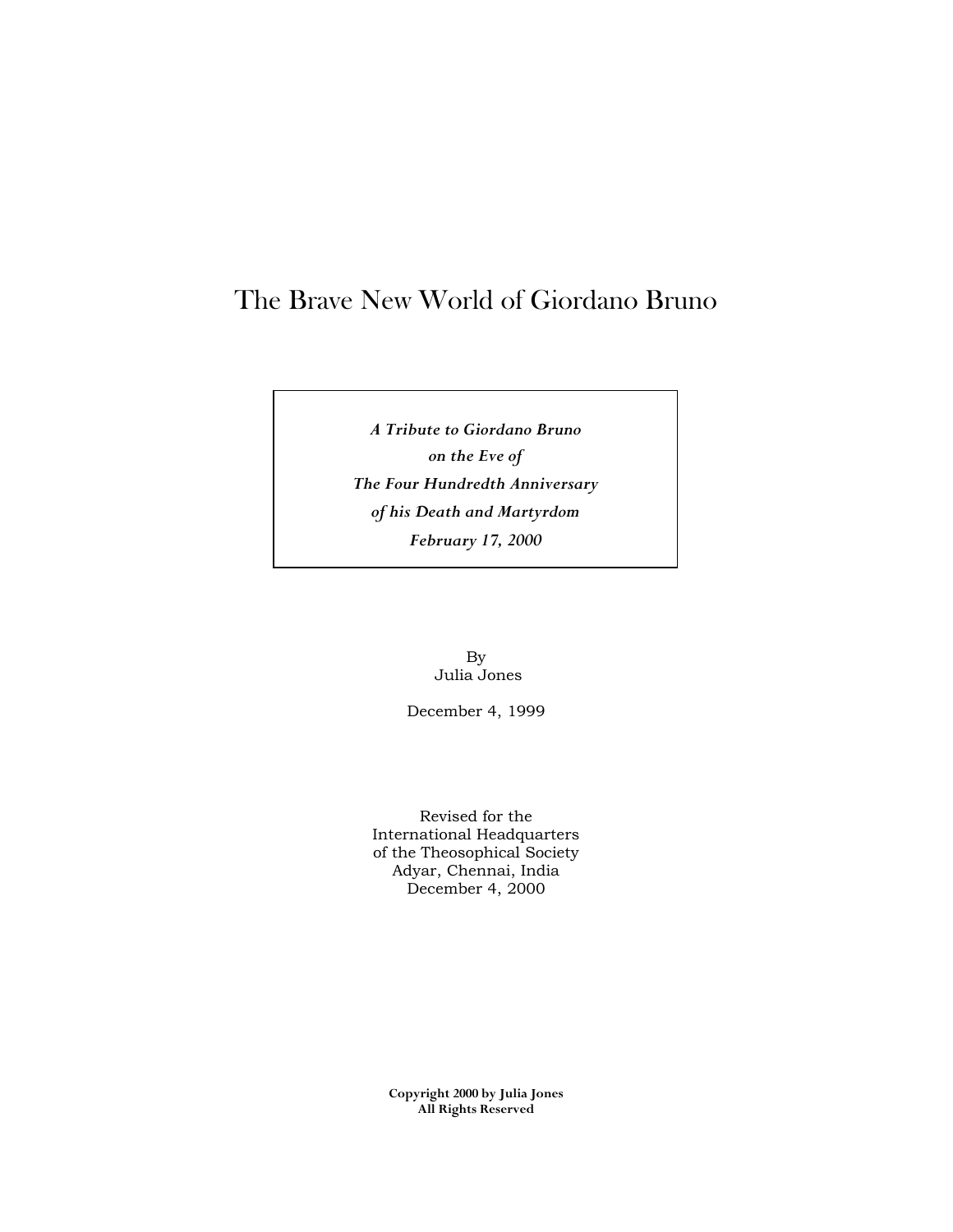#### **PREFACE**

**The following is an adaptation of a speech originally presented before the Shakespeare Authorship Roundtable in Beverly Hills, California, December 4, 1999. It was my hope at the time to adapt my notes to a documentary for a general audience and include more on Bruno's life. Towards that goal, last year I filmed the events commemorating the 400th anniversary of Bruno's death during the week of February 17th on the Campo dei Fiori in Rome. I am pleased now for this opportunity to present an expanded version of my original talk as a first step towards realizing my goal.**

**It is important for those interested in Bruno to realize that it was only due to the generosity of rare inspired individuals that his work was published at all four hundred years ago; and it is only through the efforts of others, equally inspired, that his work survived and that he did not lapse forever into obscurity. On the eve of the new century, I expressed my hope that future generations will join with these patrons and scholars, past and present, to return Bruno to his rightful place among thinkers. When we are freed from the prejudice, superstition and fears Bruno struggled to undo, I feel sure our thoughts will soar again to the heights he believed all enlightened men and women could attain.**

**As he wrote to Mauvissiere in his dedication to** *On the Infinite Universe and Worlds***:**

**When the end comes, you will be esteemed by the world and rewarded by God, not because you have won the love and respect of the princes of the earth, however powerful, but rather for having loved, defended and cherished one such as I... For those with fortunes greater than yours can do nothing for you, who exceed many among them in virtue, since what you receive from others is a testimony to their virtue; but all that you do for others is the sign and clear indication of your own.**

> *Julia Jones December 4, 2000*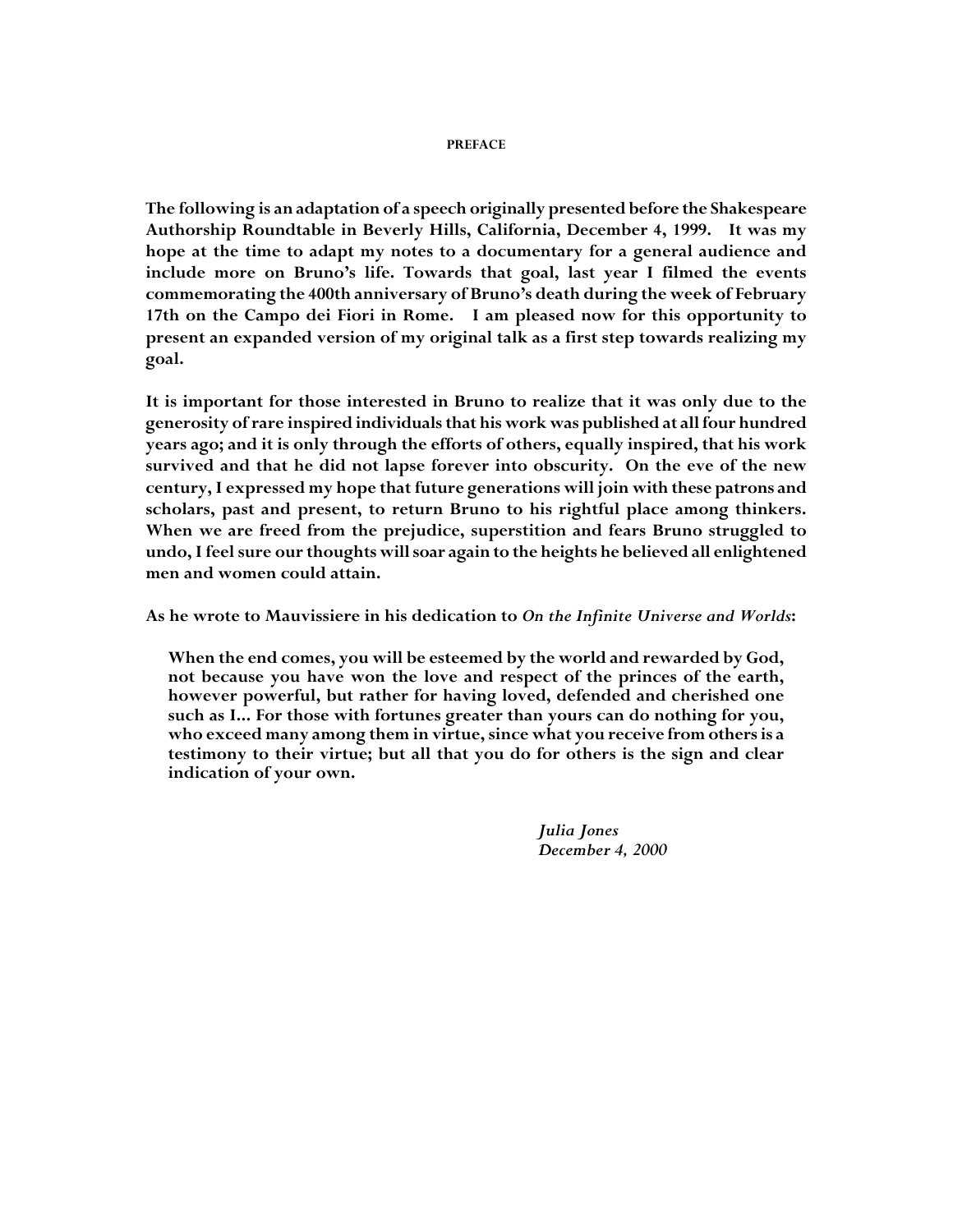**BRUNO'S MAIN WORKS REFERENCED IN THIS PAPER**

*Il candelaio,* **Paris, 1582 "The Candlemaker" Translated by J.R. Hale in** *The Genius of the Italian Theatre***, edited by Eric Bentley, Mentor Books, New York, 1964.** *De la causa, principio et uno (De la causa),* **London, 1584 "Cause, Principal and Unity" Translated, with an Introduction by Jack Lindsay, International Publishers, New York, 1962.** *La cena de la ceneri (Cena),* **London, 1584 "The Ash Wednesday Supper" Translated by Edward A. Goselin and Lawrence S. Lerner, University of Toronto Press, Toronto, Canada, 1995** *Lo spaccio de la bestia trionfante (Lo spaccio),* **London, 1584 "The Expulsion of the Triumphant Beast" Translated and Edited by Arthur D. Imerti, Rutgers University Press, Hew Brunswick, New Jersey, 1964.** *De l'infinito universo et mondi (L'infinito),* **London, 1584 "On the Infinite Universe and Worlds" Translated by Dorothea Waley Singer.** *Giordano Bruno: His Life and Thought: With Annotated Translation of His Work, On the Infinite Universe and Worlds.* **Henry Shulman, Inc., New York, 1950.** *Gli heroici furori (Gli heroici),* **London 1585 "The Heroic Enthusiasts" Translated by L. Williams, George Redway, London, 1887.** *De triplici minimo et mensura ad trium speculativarum et multarum activarum artium principe libri (De minimo),* **Frankfurt 1591 English translation not available.** *De monade, numero et figura liber consequens quinque de minimo magno et mensura (De monade),* **Frankfurt, 1591 English translation not available.**

*De innumerabilibus immenso et infigurabili; sue de universo et mundis libri octo (De immenso),* **Frankfurt 1591, Bruno's last and greatest work; English translation not available.**

#### **ADDITIONAL SOURCES**

**Gatti, Hilary.** *The Renaissance Drama of Knowledge: Giordano Bruno in England***. Routledge, London, 1989.**

**Mendoza, Ramon.** *The Acentric Labyrinth: Giordano Bruno's Prelude to Contemporary Cosmology***. Element Books Limited, Shaftesbury, Dorset, England, 1995.**

**Singer, Dorothea Waley.** *Giordano Bruno: His Life and Thought: With Annotated Translation of His Work, On the Infinite Universe and Worlds.* **Henry Shulman, Inc., New York, 1950.**

**Usher, Peter. "Hamlet's Transformation"** *The Elizabethan Review***, Spring 1999. Shakespeare, William.** *Hamlet***. 1600-01**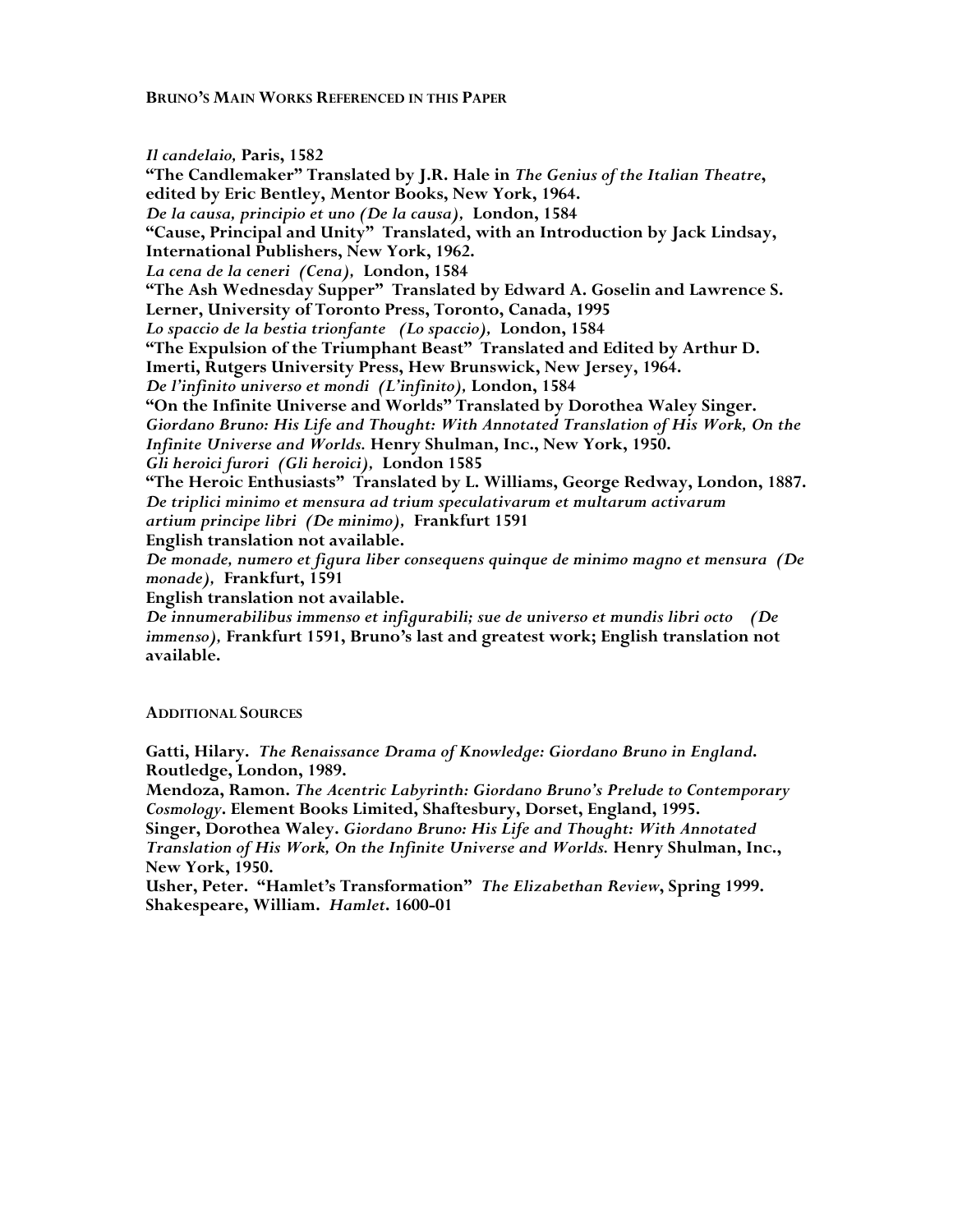*The World is something which is past finding out.*

**- Giordano Bruno, London, 1585.**

**BRUNO AND SHAKESPEARE**

**The original intention of my talk was twofold. Always my primary goal has been to return Bruno and his ideas to their rightful place in today's world. The purpose of the Roundtable is to examine the authorship question surrounding the Shakespeare canon. It is my belief that these two are intrinsically bound together – that in fact Bruno cast a long shadow over Shakespeare – and that a closer look at the world and times of the two men will reveal that many of the plays, and their author's fate, were tied to the now little known heretic renegade-monk, Giordano Bruno, and the 'dangerous' ideas he left swirling in English minds long after his whirlwind visit of 1583-1585.**

**I also believe that a new kind of inquiry into the authorship is needed, one that will examine the ideas in the plays alongside those of late 16th Century Europe. For lacking the original manuscripts, the ideas are all we have to tie us to the author. Our current inquiry strains credulity, has discredited the issue, and has made no inroads on scholarship. As for the Roundtable, we've rehashed our own fixed theories so many times we have become, among ourselves, as close-minded as the Stratfordians.**

**Thus it was my intention to stimulate a new approach to the plays and, at the same time, create a tribute to Bruno on the eve of his martyrdom by revealing the tremendous but little known impact he had on his times – an impact so great that the author of the plays could not have failed to be influenced by him. Without a systematic rereading of every play (which should still be done) I was able to support my theory when I discovered Hilary Gatti's remarkable book,** *The Renaissance Drama of Knowledge* **(Routledge, London 1989) which chronicles the story of Bruno in England, including his effect on Shakespeare.**

**I have chosen not to footnote this paper at this time, but most of the Bruno-Hamlet, Bruno-Hariot connections are found in Gatti, except when noted. Much of my understanding of Bruno's cosmology I own to the work of Ramon Mendoza. The wording, synthesis, and most of the observations are my own. There are other sources still to be examined. At the back of Gatti's book she lists over thirty-one books since 1846 that have explored the relationship between Bruno and Shakespeare – in particular,** *Hamlet***. In fact, the Bruno-Hamlet connection is so great I've chosen to focus on that play alone which, upon examination, is steeped in Bruno and his ideas; in addition, Shakespeare's** *Hamlet***, dated 1600-01, appeared on the scene soon after Bruno was burned at the stake.**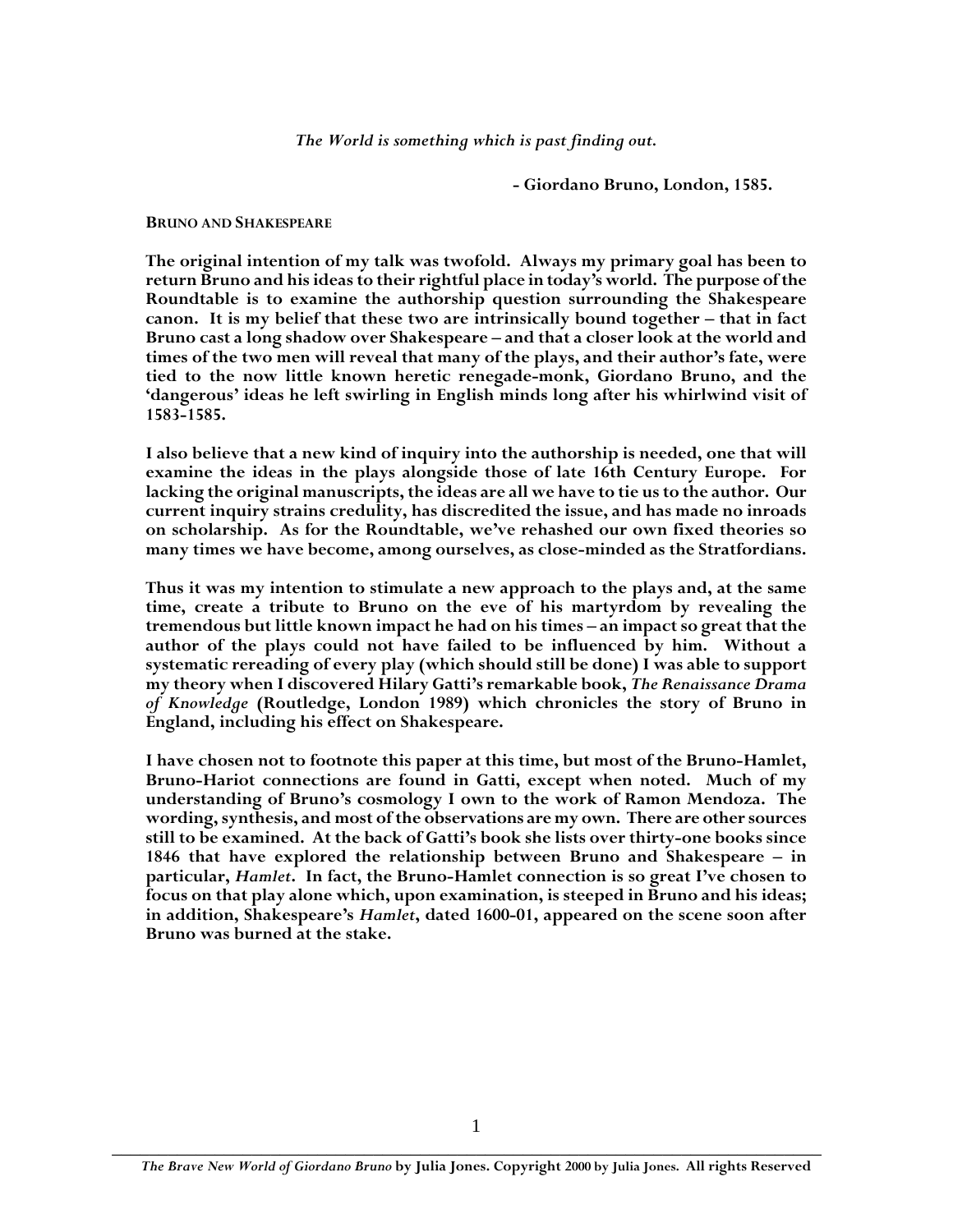#### **THE NOLAN**

**To give you an idea of the impact of Bruno on his times, I'd first like to give the briefest biographical sketch in keeping with what's relevant and necessary; then I'll try to present a picture of the** *status quo* **that Bruno challenged; then Bruno's ideas; and finally we'll look at** *Hamlet* **itself.**

# **Relevant and necessary**

**First, although from a common background, Bruno was extremely well-educated. He was born Filipe Bruno in 1548 in Nola, a small town outside Naples, a territory of Spain. Devoted to his homeland, Bruno spoke of it often and adopted it throughout his life much like a surname, referring to himself as** *The Nolan* **wherever he went and signing his works** *Jordanus Brunus Nolanus***.**

**At the age of fourteen he left home for Naples and joined the Dominicans, the zealous order of Spain known as the 'Hounds of the Lord' for their role in the inquisition and their ruthless 'defense' of the faith. It was a mistake for a curious mind, but in those days it was the only way a boy from a modest background could get an education. Talking the name Giordano with his vows, he studied in the great libraries of St. Thomas Aquinas and became fluent in Latin, Greek, and early Church history; he also mastered the medieval art of memory and was called to Rome for an audience with the Pope to display his 'rock-star' memory and mastery of the art.**

**He was ordained in 1572 in spite of a growing reputation for having 'unconventional ideas' and being a rebel spirit. Complaints were filed in a mild attempt to frighten him into obedience until a copy of the writings of the arch-heretic and humanist, Erasmus, found hidden in the privy, causing a hasty exit. He sought refuge in Rome but a hundred and thirty charges of heresy were lodged against him and he was forced to flee for good, first Rome, then Italy; he was excommunicated and pronounced a heretic by the Church.**

**For the next fourteen years he wandered Europe, never spending more than two years in one place. He lived by lecturing and tutoring, mostly on the art of memory. He obtained a doctorate in philosophy at Toulouse where he taught until religious civil war broke out and drove him north to Paris. There he came to the attention of Henri III and served as his tutor until his outspoken lectures at the university on infinity and other worlds caused an uproar. Henri sent him packing – but not without a letter of recommendation to his ambassador in England.**

**Bruno arrived in England in April 1583. For several months he attempted to lecture at Oxford. During a debate on June 11th, his attacks on Aristotle and his defense of the immortality of the soul set off near-riots and he fled again: this time to London where he remained safely tucked away as house guest (some might say 'house-arrest-guest') of the French Ambassador, Michel de Castelneau, Lord Mauvissiere. Two years later in November 1585, Mauvissiere was recalled to France and Bruno left with him, never to return.**

**During his brief stay in London, Bruno wrote six of his greatest works. All were published by J. Charlewood in London and dated 1584 or 1585. A play,** *Il candelaio***, dated 1582, was probably written in Paris before he came to London, but its influence**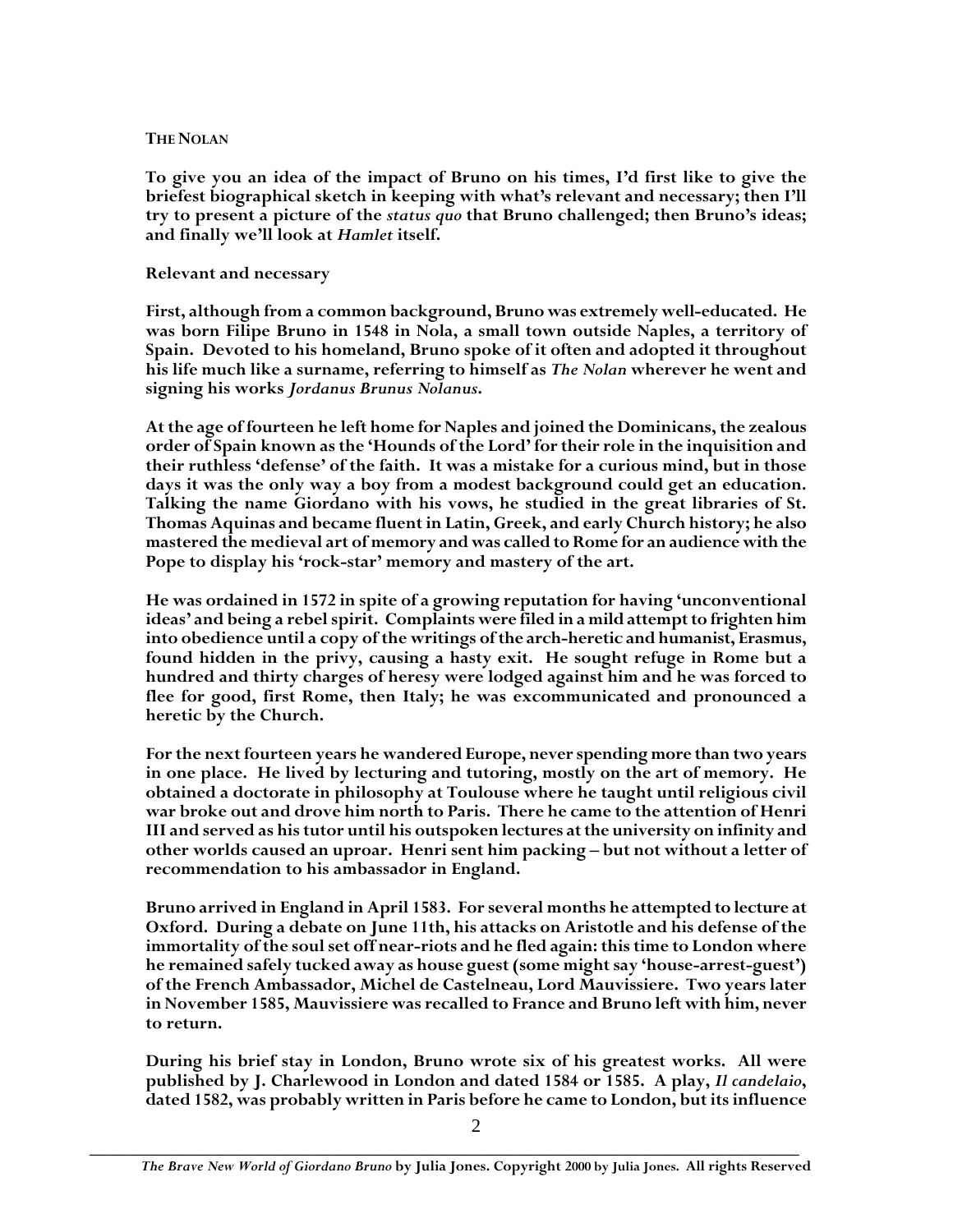**is marked in** *Hamlet.*

**Although Bruno usually wrote in Latin,***Il candelaio* **was written in Italian and all of his English works were written in Italian and used the dialogue form of Lucretius, similar to Plato. Of these, three are dedicated to Mauvissiere and two to Sir Philip Sidney.**

**Bruno's existence and influence in England is well-documented by Gatti, especially his connection to Ralegh's School of Night and the Earl of Northumberland's Circle: Hariot, Warner, Hill, Florio, Sidney, Fulke Greville, Ralegh, Watson and Marlowe. And if there was any doubt before, according to Gatti seven of Bruno's works were recently found in the Ninth Earl's libraries, and one,** *Gli heroici***, had been heavily annotated by the Earl himself.**

**In addition to evidence of Bruno's presence and station in London society, we have other evidence of his life (far more evidence than we have of the legendary Stratford man.) We have Bruno's handwriting. Original manuscripts of his work exist all across Europe – from the Warburg Institute in London to the Istituto Italiano per gli Studi Filosofici in Naples and its newly founded Centro Internazionale di Studi Bruniani, to the Nordoff collection in Moscow. No one denies his existence or his influence with the exception of the Church, who denied even burning him until 1846 – almost 250 years after his death!**

**No thinker has ever been more controversial in his time, more outspoken, more fearless, more persistent, or more suppressed than Bruno. He is still, in this new century, on the Index of Forbidden Books. Respected Catholic theologians and scholars still rail against him; and the Pope and Church formally refused to issue an apology or ask for forgiveness for his death this year – a routine Church ritual upon entering a new millennium.**

**And yet there is no mystery about who wrote his works. His followers continued to credit him with his ideas long after his death; no one stole from him or plagiarized him while he lived; and his Frankfurt publisher honored even his requests for dedication while he languished in prison for seven years as an arch-heretic. After his death many, inspired by his ideas, kept silent; but while he lived, there was no question he was here!**

**Throughout this paper, I'll be quoting often from his work. In view of that, I need to point out that Bruno was not just a man of words and that he had a special aversion to what he called "pedants" and "grammarians" – "ABCD-arians" – and he satirized them liberally. For his ultimate concern was with** *works* **not** *words* **– with** *deeds,* **and with how men and women treat one another in the real world and what they** *do***, not what they believe — or profess to believe: their** *"words, words, words"* **to quote Hamlet.**

## **COSMOLOGY, RELIGION AND POLITICS**

**We live in a world of phenomenal, unprecedented, ceaseless change. We think nothing of it; in fact, we'd find it strange if things didn't change. But it hasn't always been this way. For almost two thousand years, from the time of Aristotle to Copernicus, the structure of the universe had been Claudius Ptolemy's earth-centered model. From 1543, with the publication of Copernicus'** *De revolutionibus orbium*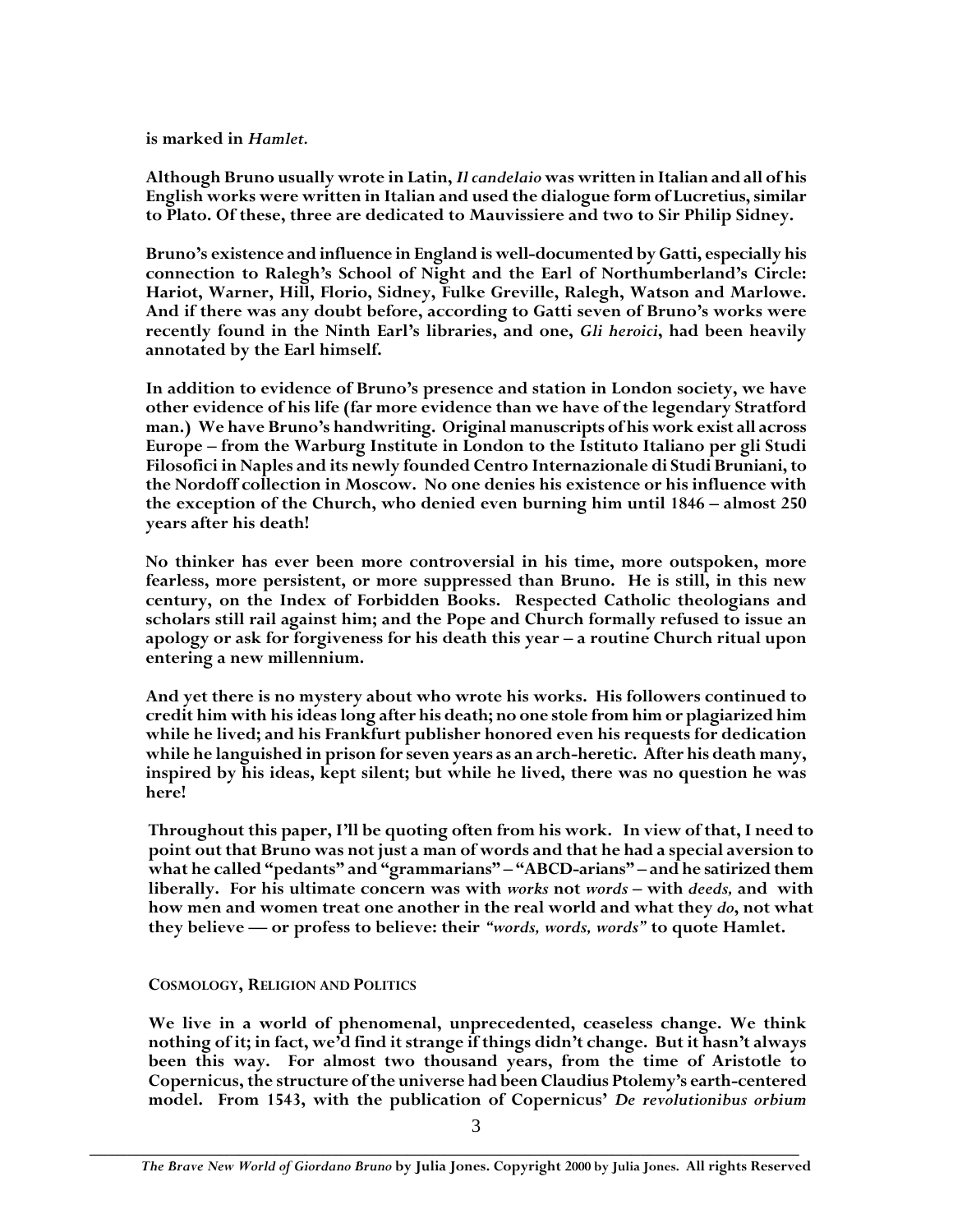*coelestium* **(***On the Revolutions of the Heavenly Spheres***), until the end of the 16th Century, four main cosmologies began vying for attention with Ptolemy. The following is an overview.**

# **Ptolemy and the Aristotelian Right-Wing of King Claudius (c. 350 B.C.)**

**Close your eyes and imagine...**

**Earth is the center of the cosmos. Moon, sun and planets revolve around us, each carried along on its own hard crystalline sphere. Beyond these, at the outermost edge of the universe, lies the eighth sphere of stars rotating** *slowly* **around Earth – a reasonable conclusion if you study the night sky. Beyond this last sphere lies the abode of God and his angels.**

**The four** *sublunar* **elements – earth, water, air, and fire – exist only below the moon; the** *supralunar* **elements (everything above the moon, including planets and stars) are made up of a substance unknown on earth called the** *quintessence:***the** *fifth essence.* **This quintessence was a substance both eternal and unchanging.**

**Reaching out towards the quintessence from the heaviest, basest element, earth at the center, the spheres ascended in order from water, to air, to fire, with the element of fire being last, highest, and thus nearest to the quintessence.**

# **The Copernican Left and the Usurper Sun (c.1543)**

**Copernicus switched Earth and sun. That's it. Everything else remained the same. Earth turned on its axis around a fixed central sun while earth, planets, and stars moved on the same fixed spheres at the center of a finite universe. He had sketched out his plan as early as 1514, but kept it from the public until 1543 when, legend has it, his** *De revolutionibus orbium coelestium* **was brought to him on his death bed; he died on May 24th of that year**

# **Thomas Digges, Preacher-Fundamentalist (c.1578)**

**Copernican. Subcategory. Digges agreed with Copernicus but sanitized him for the masses, making the outer sphere of stars a "covrt of coelestiall angelles devoid of greefe and replenished with perfite endlesse ioyet" – a "sphaericall altitude without ende." Digges thus proposed a hallmark-greeting card vision of infinity that never challenged and, in fact, reinforced the prevailing beliefs of Church and status quo; furthermore, the infinity he introduced was 'spherical,' hence bounded; hence, not infinite. What's more significant however is that Digges' stars remained** *quintessential***stars: that is, they were not** *of this world* **– and not made of the same substance as the earth, sun and planets. Bruno's were.**

## **Bruno's Stars**

**Bruno totally rejected Aristotle and the prevailing idea of the quintessence. Bruno's stars were made of** *fire* **and other elements** *of this world***. Everywhere he went, he dared to preach that there was no ethereal abode of God** *apart from the world as we know it***. In this way, he echoed Christ's "The kingdom of God is about you even now," and banished heaven as a place; for if earthly matter goes on forever, where is heaven? And**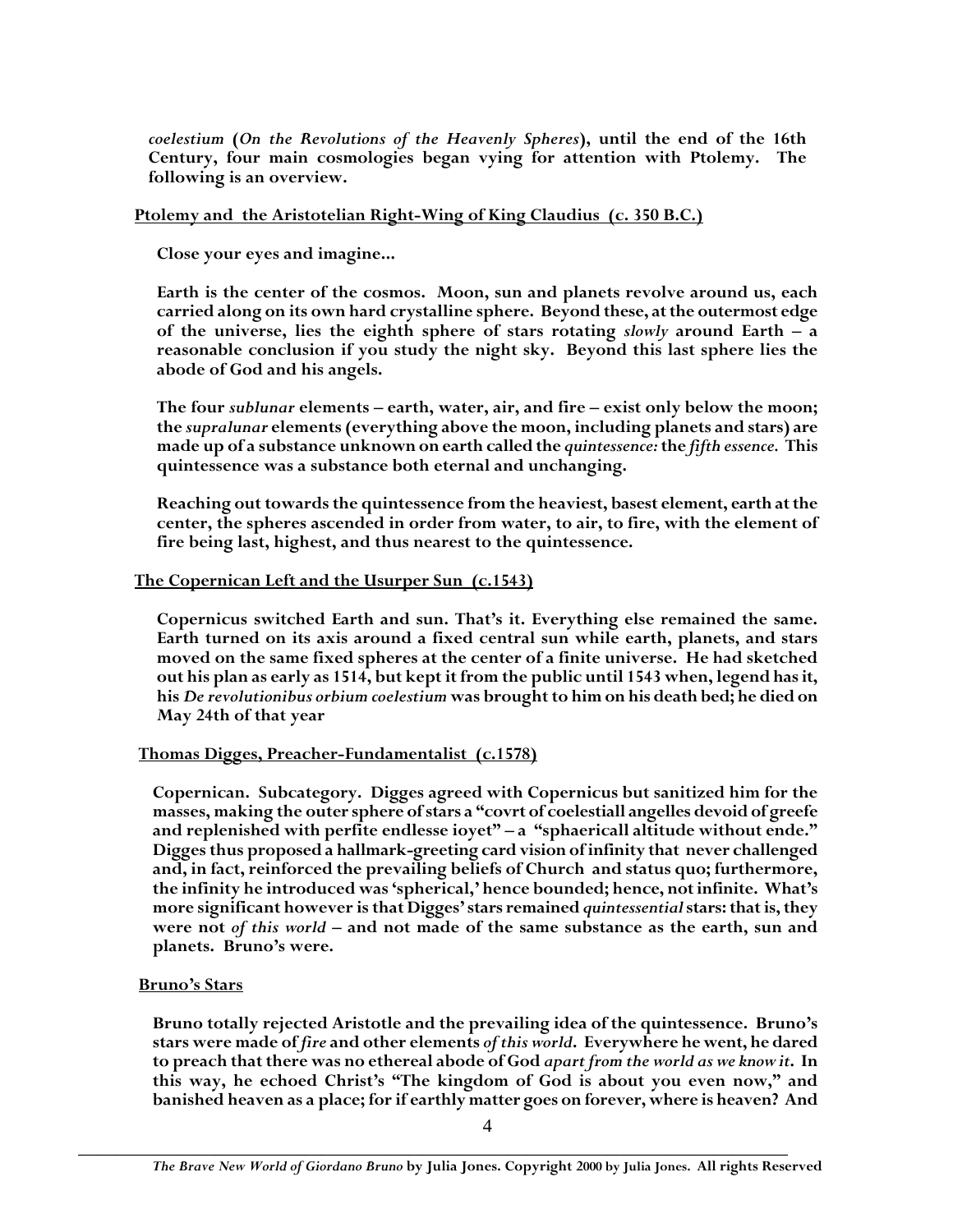**what did he replace heaven with? Infinite space stretching into an infinity filled with** *earthly* **matter, homogenous and eternal. Bruno's stars were stars of matter, stars of fire.**

*Doubt that the stars are fire Doubt that the sun doth move Doubt truth to be a liar But never doubt I love. (Hamlet II.ii.)*

**Tycho Brahe's Independent Isolationism (c. 1572)**

**Tycho Brahe, Danish court astrologer, was the first and greatest astronomer of the age. He spent his life working obsessively day and night in his subterranean observatory, Uraniborg, on the island, Hven, off the coast of Denmark – a grant from the Danish King whose nearby castle, Helsingor, is echoed in Hamlet's Elsinore. And yet, with the entire treasury of Denmark and every instrument known to science at his disposal, Brahe never accepted even Copernicus. Instead, he developed a convoluted world-view to keep the earth at center. Sun and moon revolved around the earth while the five known planets kept a solitary trajectory and revolved around the sun. Strange indeed.**

**Stranger still, a portrait of Tycho Brahe ended up with Thomas Digges and shows the famed astronomer framed by a stone portal. On either side of the portal, heraldic shields bear the names of Brahe's ancestors: Erik Rosenkrantz and Sophie Gyldenstierne.**

**Peter Usher has written a remarkable article, "Hamlet's Transformation" that was published in the** *Elizabethan Review* **in which he attempts to make the connection between Brahe, Digges, and the Stratford Man, but ends up essentially proving Gatti's thesis on Bruno and** *Hamlet***.**

## **Bruno's Radical Worlds-Without-End (c. 1582-1600)**

**Bruno chose to walk among these giants of the cosmological pantheon as a philosopher, first endorsing Copernicus' sun-centered model and praising him as the herald of a new age, then going far beyond him to proclaim boldly, as a philosopher (based on no more than the scant teachings of a few ancient philosophers and his own intuition and inner-visions) these, to him, absolute truths:**

**The universe is infinite with matter as we know it extending throughout; the universe has no borders or limits; the sun is just another star; the stars are other suns, infinite in number and in extent with an infinity of worlds, like our own, circling them. In the universe there is neither up, nor down, right, nor left but all is relative for there is no center; all is turning and in motion, for endless 'vicissitude-and-motion' is the principle of life;**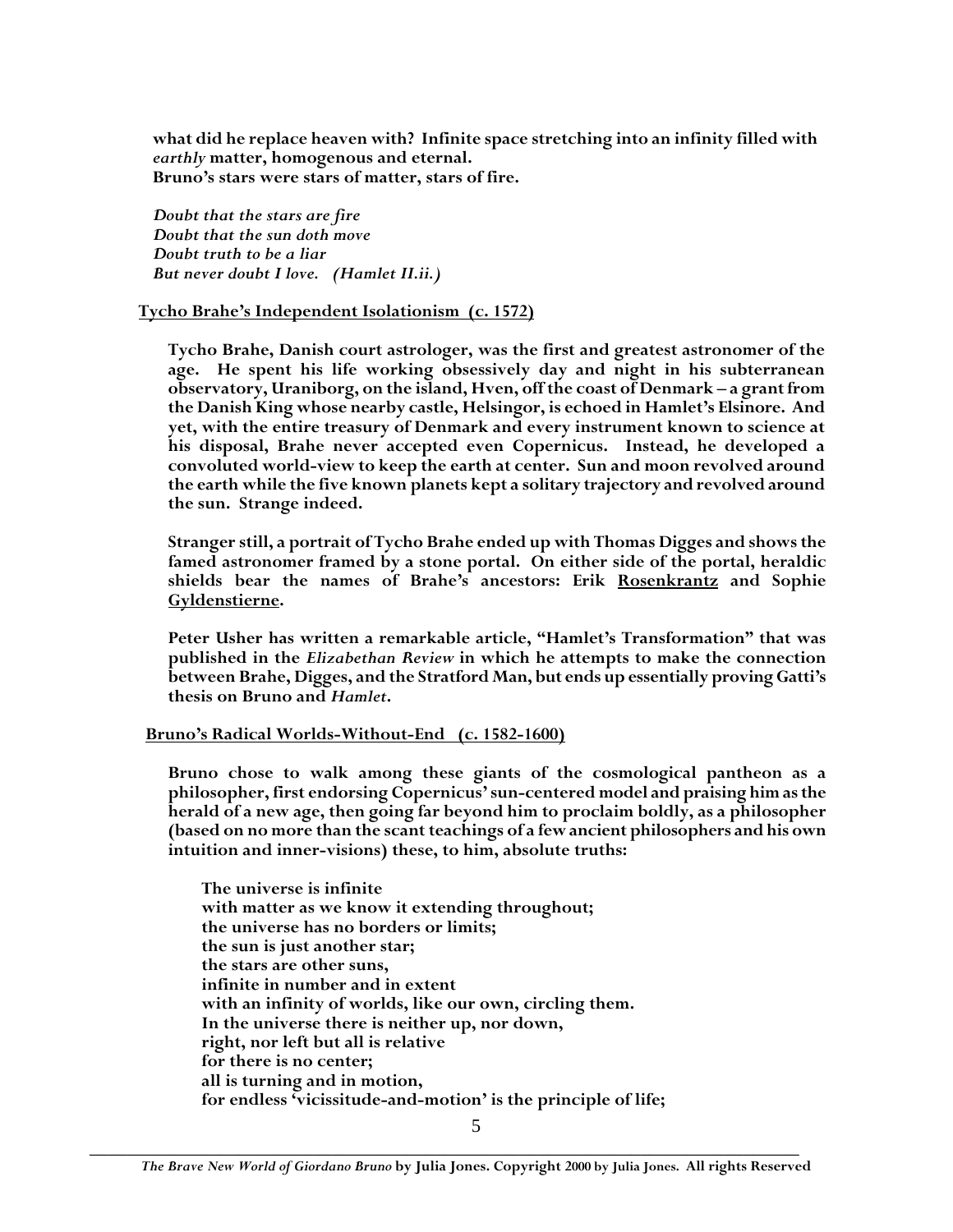**earth turns around its own axis even as it turns around the sun, as the sun turns, too, around its own axis**

**Bruno first presents these ideas in his three early cosmological dialogues:** *La cena de la ceneri (The Ash Wednesday Supper), De la causa, principio et uno (Cause, Principle and Unity)***, and** *De l'infinito universo et mondi (Of the Infinite Universe and Worlds) –* **all, as noted, written in his native Italian during his stay in England and published in England from the latter half of 1584 through 1585. As such, all were wellpositioned to affect the author of the Shakespeare plays.**

**In several of these works, Bruno calls his own character Philoteo or Teofilo, and the cast of characters always includes one or more Followers and a Pendant. Bruno also wrote poems that he placed throughout his works, and his last and greatest work,** *De Immenso,* **is rhymed Latin verse.**

**The following unrhymed verse (Dorothea Waley Singer's translation) appears in** *De l'infinito.* **It is decidedly free-form and 'modern' for the 16th Century.**

**Naught standeth still, but all things swirl and whirl As far as in heaven and beneath is seen. All things move, now up, now down, Whether on a long or a short course, Whether heavy or light; Perchance thou too goest the same path And to a like goal. For all things move till overtaken, As the wave swirleth through the water So that the same part Moveth now from above downward, And now from below upward, And the same hurly-burly imparteth to all, the same successive fate.**

**Essentially this is the picture. Back then, all were trying to decide, for the fate of the world and the destiny of future Man, the following:**

- **What is at the Center of the universe of spheres?**
- **What goes around what?**
- **And whether the outer sphere is of this world, or whether it goes all the way up and stops at Heaven.**

**And Bruno comes along and says:**

*There is no center, there are no spheres, and... there is no Heaven!*

**Imagine yourself on the path of the familiar. Copernicus is like tripping. You fall down. With Bruno you look up and see you've fallen at the edge of a great precipice and you're starring down into... a vast chasm. Space. Endless, infinite space. Eternity.**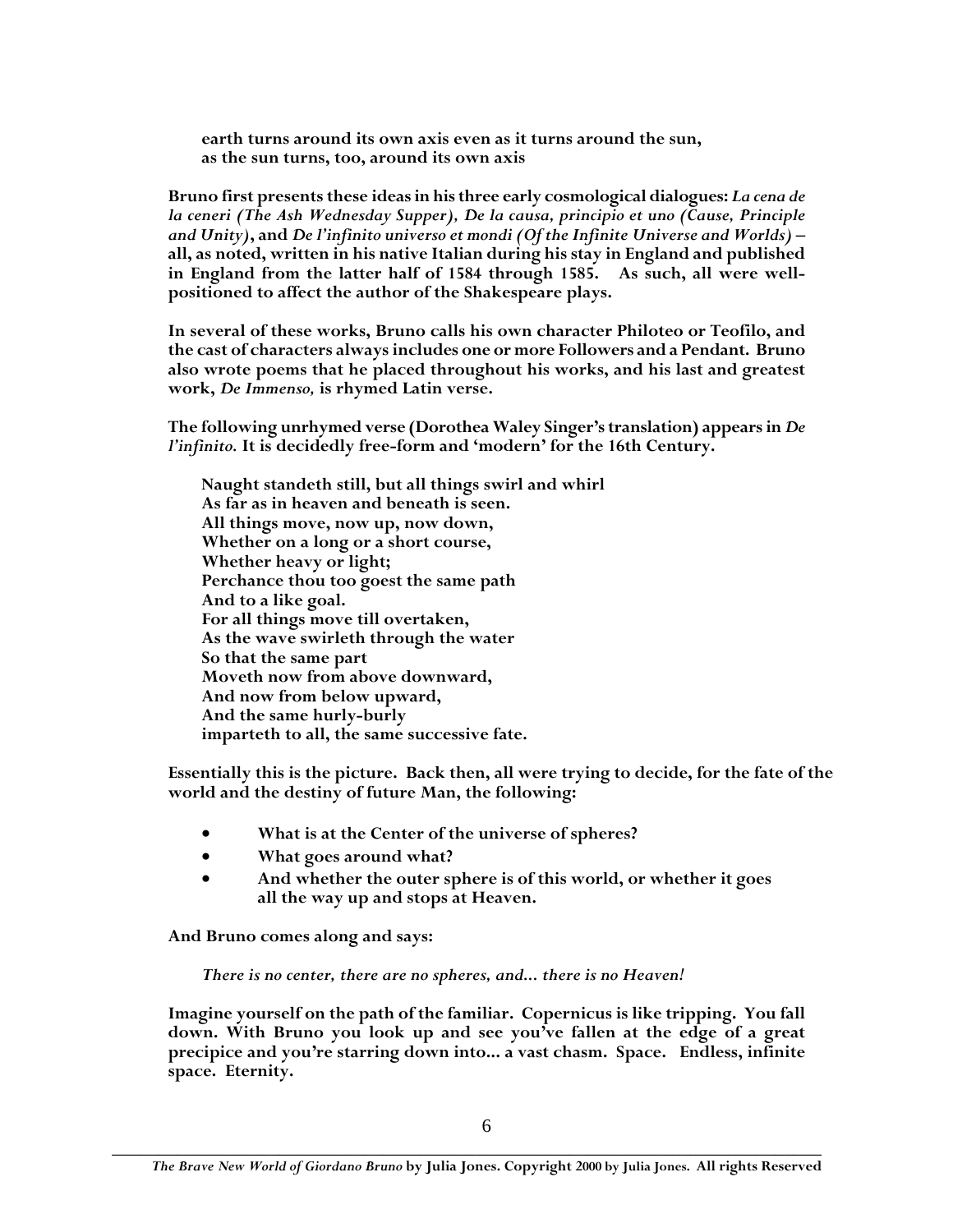#### **DREAMERS OF THE RADICAL CHIC**

**In reality however the challenge went much deeper. For although much was made of earth as the center, the reality was that earth was a stand-in for man whose vested interest made himself the center; and man – as the Bible makes clear – was created not only to replenish the earth but to "subdue" it, for he has "dominion" over "every thing that creepeth" on it and over "every living thing that moveth..." (Genesis 1:26-28)**

**Looking back today at the fray Bruno threw himself into, we might say that it wasn't about earth, or scripture, at all. Earth and scripture were, in a way, only metaphors for "who was in charge" in the ultimate king-of-the-hill game played by patriarchal authorities intent on maintaining** *Man's* **centricity – not earth's. Copernicus, for all the uproar, never challenged this man-centered patriarchal world-view justified in Genesis; he merely offset it. Bruno, in fact, demolished it – or tried to.**

**Bruno's world-view meant that men could no longer do what they wanted to the planet and its creatures. We are, he said, mere specks in the grand design – and no more important than rocks or ants! This message – of Bruno, of Victor Hugo, of Whitman, Thoreau, Melville, and countless others – has threaded its way down the centuries, woven into the mind's fabric of a few dissidents, a few disgruntled prophets, philosophers and writers; it has been savored by an esoteric few for brief moments, then set aside as one might close a book or stop a daydream when the harsh getting-and-spending light of day calls for real-world action – based on what? An illusory credit card, the biblical carte blanc issued when time began that humans have twisted into some kind of manifest destiny that is, in fact, running out – because it never really existed.**

**But Bruno's unpopular message – and the reality – is that we are only a small part of a much larger whole, and every part, no matter how small, is equal in life's design.**

## **DREAMER REALISTS AND THE COSMIC MIND**

**Ramon Mendoza in his brilliant book** *The Acentric Labyrinth* **sets forth the ultimate consequences, even now, of Bruno's cosmological vision that banished the geocentric, anthropocentric false world view:**

**The All is no longer necessarily a sea of billions of galaxies and clusters of galaxies; the All may be an infinite ocean of infinite universes. In this ocean, our insignificant tiny universe is only an island in the infinite archipelago of universes. Humanity has thereby been stripped for good of all its cherished centers. Riding on its speck of dust, humankind drifts aimlessly along the endless pathways of the labyrinth of universes – a labyrinth with no center and no edges, no beginning in time, and no end.**

**Mendoza then goes on to say:**

**However, there is really no need for despair: by discovering our appalling spatio-temporal insignificance, we have come to realize the only title to greatness we still possess, and which has become, precisely in the process of this**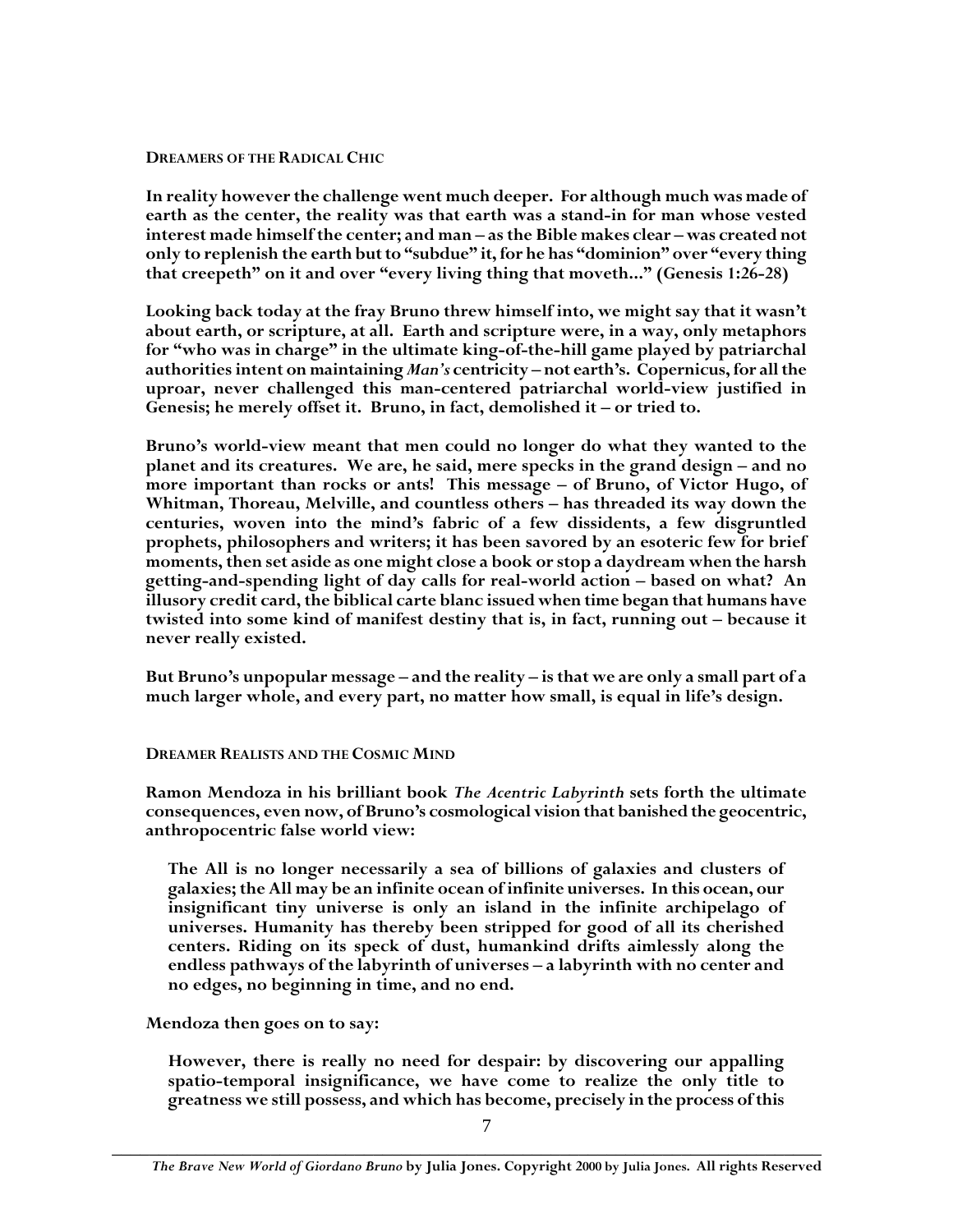**millenary quest for centers, all the more manifest and inspiring: the boundlessness and almost unlimited power of the human mind.**

**I think, in a way, the Renaissance saw this. And for a time it shone through.**

**Rudolf Theil says in his book on the history of astronomy,** *And There Was Light***:**

**Copernicus had banished the Earth from the center of the universe; Bruno now did the same for the sun. Intuitively he realized that the Sun was only a star, one among millions of other stars.**

**This second upheaval, even more revolutionary than the first, was in Bruno's time pure prophecy; many generations were to pass before it could be incontrovertibly demonstrated. And yet it sufficed to have put it into words; the idea took permanent root in the minds of all astronomers... Thus, the strictest of sciences accepted for seven generations a belief whose author was never recognized as a scientist, and scarcely ever mentioned. Science bowed to the word of a prophet.**

**In fact, it wasn't until 1929 that the Sun was no longer seen as the center of the universe when Hubble established that the fuzzy spiral nebulae were not clouds of gas but were distant galaxies of billions of stars — "island universes" like our Milky Way.**

**As recently as June 28, 1998, the front page of the** *New York Times* **featured a color rendering of our sun, planets, and the star Gliese 876. The caption reads, "A New Planet Almost Next Door," and goes on to say that the discovery of a planet orbiting a star near our sun means that "planets outside the solar system may be more common than previously believed."**

**Bruno saw this –** *intuitively* **– over four hundred years ago!**

**But Bruno's cosmology was the least of his offenses, although he died for it. Central to his theory of an extended cosmos of earthly matter lay his radical theories on matter itself – theories that I think were far more threatening to the authorities than his cosmological vision. And this perhaps was the area where Bruno would have had the greatest impact, had he prevailed.**

**For to Bruno, matter was divine; and inherent in his notion of the divinity of matter was his notion of unity – of a Maximum made up of discreet Minimums that ultimately reconcile in the One. Thus, in discussing his ideas, I'll begin with his vision of Unity.**

**EVERYTHING IS ONE**

**In** *De la causa***, Bruno's character, Theofilo, says:**

**All things are in the universe and the universe is in all things; we in it, and it in us, therefore all things concur in perfect unity.**

**In a way, all of Bruno's insights can be traced back to his overriding belief, even**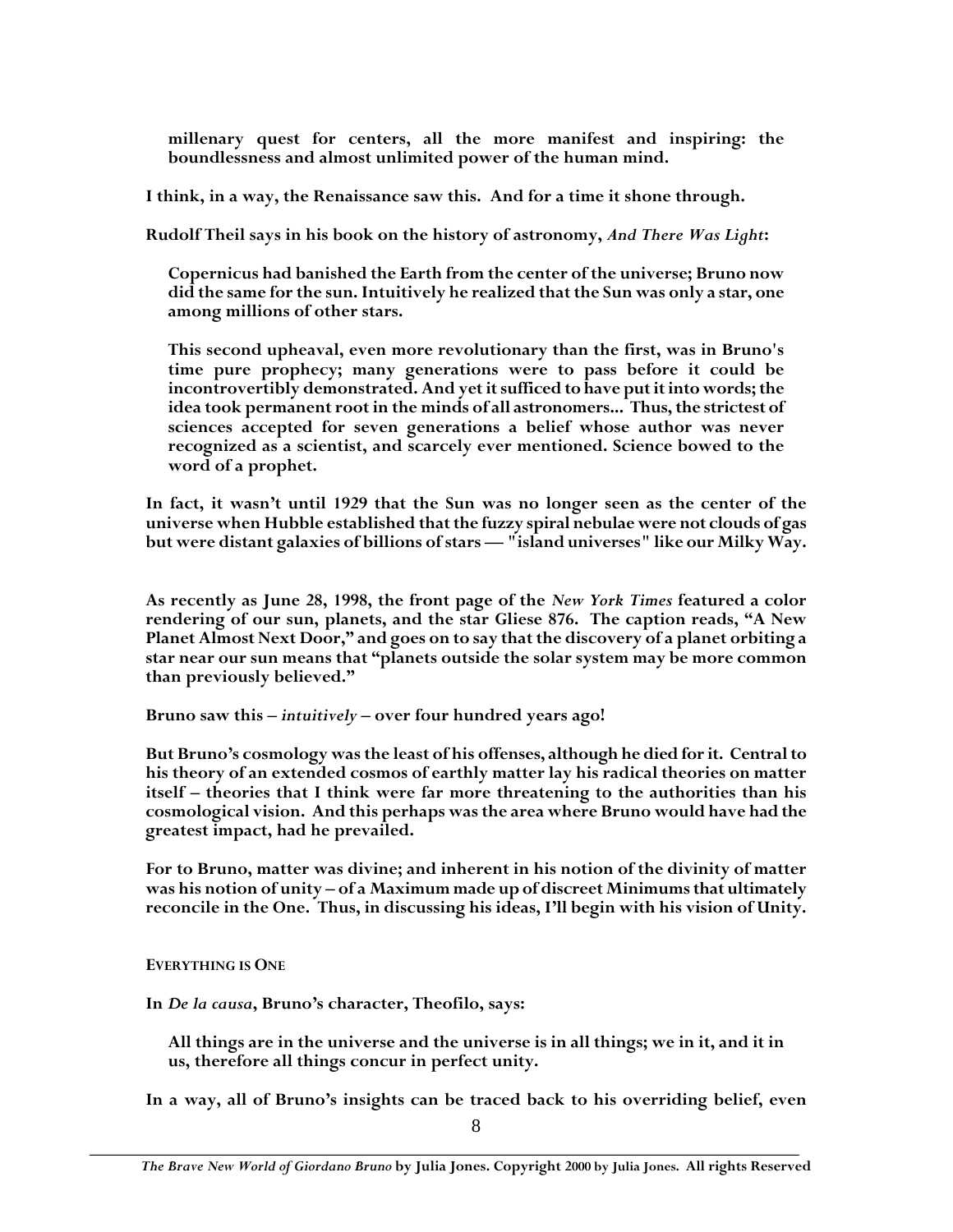**obsession, that the great reconciler and leveler was** *not death but unity***. This manifested in his thought as firm opposition to the gnostic, dualistic world view of Plato and Aristotle as well as to ecclesiastical Trinitarianism (the three in one) that dominated mainstream Christianity from the Fourth Century on.**

**Much of his thinking on unity was derived from the pre-Socratics and the Stoics, and Nicholas of Cusa, especially his doctrine of the "coincidence of contraries." Basic to this was Bruno's creed that "in God – in the Maximum – all opposites are reconciled."**

**Bruno extended this to all, including the devil and evil, for it was his profound belief – shall we now call it naive, stupid – that the Good, or God, was the only thing that was not** *diametrically opposed* **to anything since it was, as he termed it, the Maximum. To Bruno, this benevolence – this force – was more powerful than any devil or evil and, ultimately, in the long run (whether 'infinity' or 'eternity') this Good would overcome evil, the devil would be "saved" (in Christian parlance) or, more accurately, "nullified" since:** *in God, all opposites are reconciled***. This is the only reasonable conclusion to draw from his world-view which refused to accept a God that was less than total abundance, since, as Bruno's reasoned, it is impossible for the Creator to be <less than> anything.**

**Bruno also wrote in** *De la causa***:**

**There is nothing that should alarm us. For this unity is sole and stable and remains for ever. This oneness is eternal. Every aspect, every face, everything else is vanity, is as nothing - nay, all that is outside of this One is nothing.**

**Now Shakespeare plays a lot on "one" and "nothing" – the Shakespearean Zero. In this respect, the Brunian One is more like the Shakespearean Zero than the numerical One of Pythagoras. Rather, it is the "One in All" of Parmenides, or the Dao of Confucius. It is everything and nothing in that it contains All and is indivisible.**

**At any rate, Bruno's unity, which posited an ultimate reconciliation of all contraries, was a broad, across-the-board unity that pervaded all his thinking and wore many faces: religious, social, moral and ethical, as well as physical, or metaphysical.**

**In** *De la causa,* **he writes:**

**Everything is one and the knowledge of this unity is the purpose and term of all philosophies and natural contemplations***.*

**Natural contemplations and philosophies, yes. Notice he doesn't say 'theologies'. The fact is, Bruno's pre-Socratic monism clashed, not just with gnostic Christianity but with every dualistic (monotheistic) orthodoxy, including Orthodox Judaism and Islam. To Bruno's monist creed, All Gods are One; God himself a unity, and the doctrine of the Trinity, a degradation of divinity. All religions are, or rather ought to be, One.**

**Ultimately, values too must resolve as one, the same or "relative"; hence religious wars and fanatics, national boundaries, all forms of jingoism and separatism, were viewed as abominations grounded in blindness and ignorance, leading to persecution,**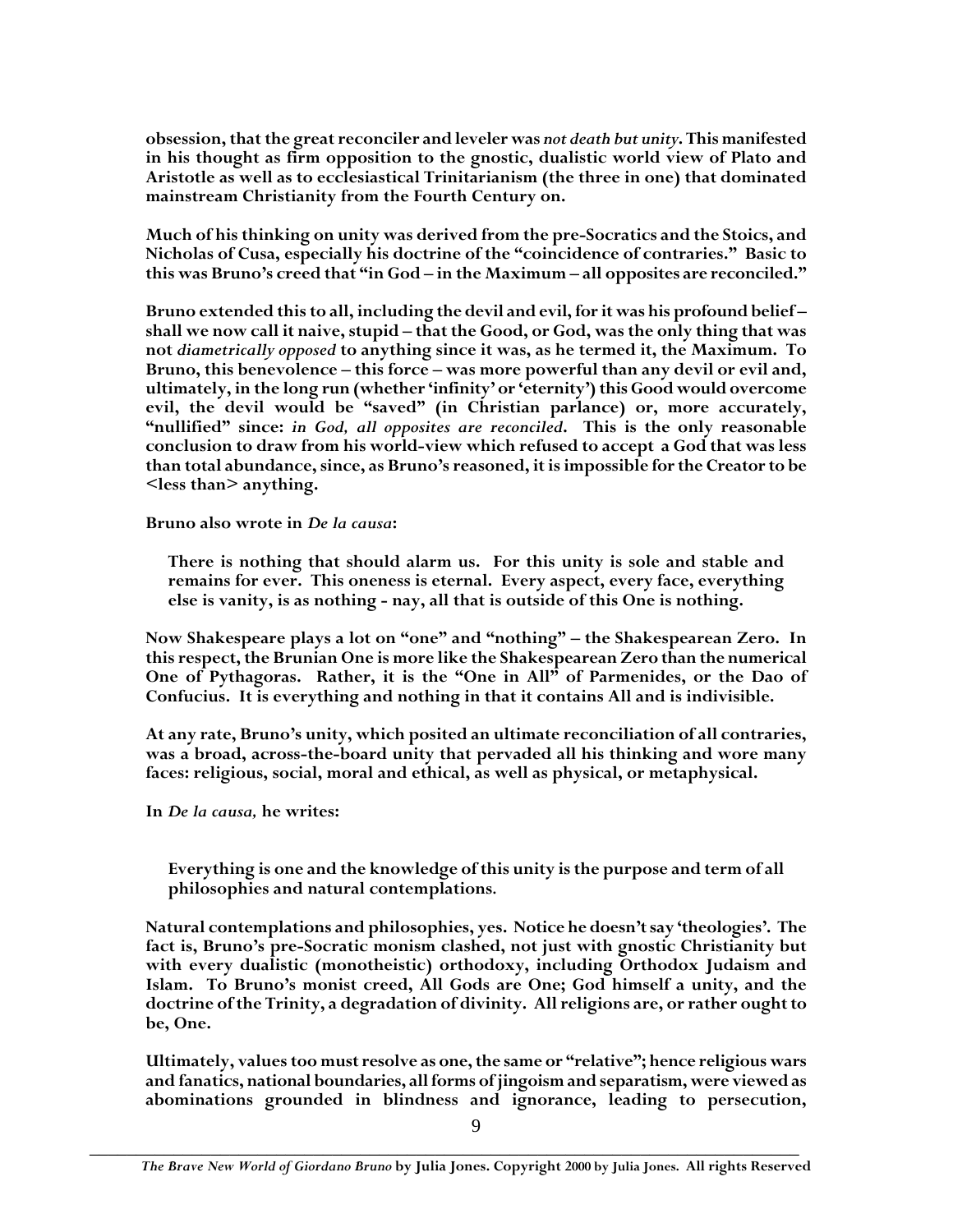**intolerance, and man's unending inhumanity to man.**

**Thus, in his** *Cena***, speaking of Columbus and the helmsmen-explorers, Bruno shows little mercy – and a remarkably modern view – when he makes an attack on the concept of manifest destiny, colonial expansion and conquest:**

**Teofilo: How do we honor these helmsmen who have discovered how to disturb everyone else's peace; how to violate the native spirits of diverse regions and mingle together that which nature hath wisely kept apart; how, with violence, to propagate new follies and plant unheard-of insanities where before they did not exist – so that he who is strongest comes to conclude he is the wisest. They devise new ways, instruments and arts for tyrannizing and murdering one another other...**

**And elsewhere:**

**Teofilo: How easily it becomes a custom for our people to deem it an offering to the gods, when they have subdued, slain, conquered, and murdered the enemies of our faith; no less than others, when they have done the same to us. And with no less fervor and conviction do the latter thank God for having the light (through which they expect eternal life) than do we render thanks for not being in their blindness and darkness.**

**\* \* \***

**To sum up then what can only be the tip of the iceberg of the great, vast and sweeping radical ideas of Bruno – radical even for our times – let us move on, bearing in mind these three principles of his:**

- **Everything is one.**
- **In God all opposites are reconciled.**
- **Matter and spirit are one.**

**MATER, MATERIA AND NATURE**

**The prevailing view on matter – central to Aristotle's system which still clings to us today – holds that matter is chaotic and base, most of all, passive, and that only through the nobility of form is it redeemed, defined, dignified, or has any meaning.**

**There is a scene in the movie** *The Name of the Rose* **(book by Umberto Eco, screenplay by Andrew Birkin and Gerard Brach) where an Old Monk points to the Virgin Mary and whispers to Sean Connery's young novice:**

**Monk: She's beautiful, is she not? When the female, by nature blurred, becomes sublime by holiness, then she can be the noblest vehicle of Grace.**

**Why? Because matter without form is base, fickle and changing; and it is only through the constancy of form (Ideal Form, the eternal, unchanging principle) that matter is redeemed. What's wrong with this picture?**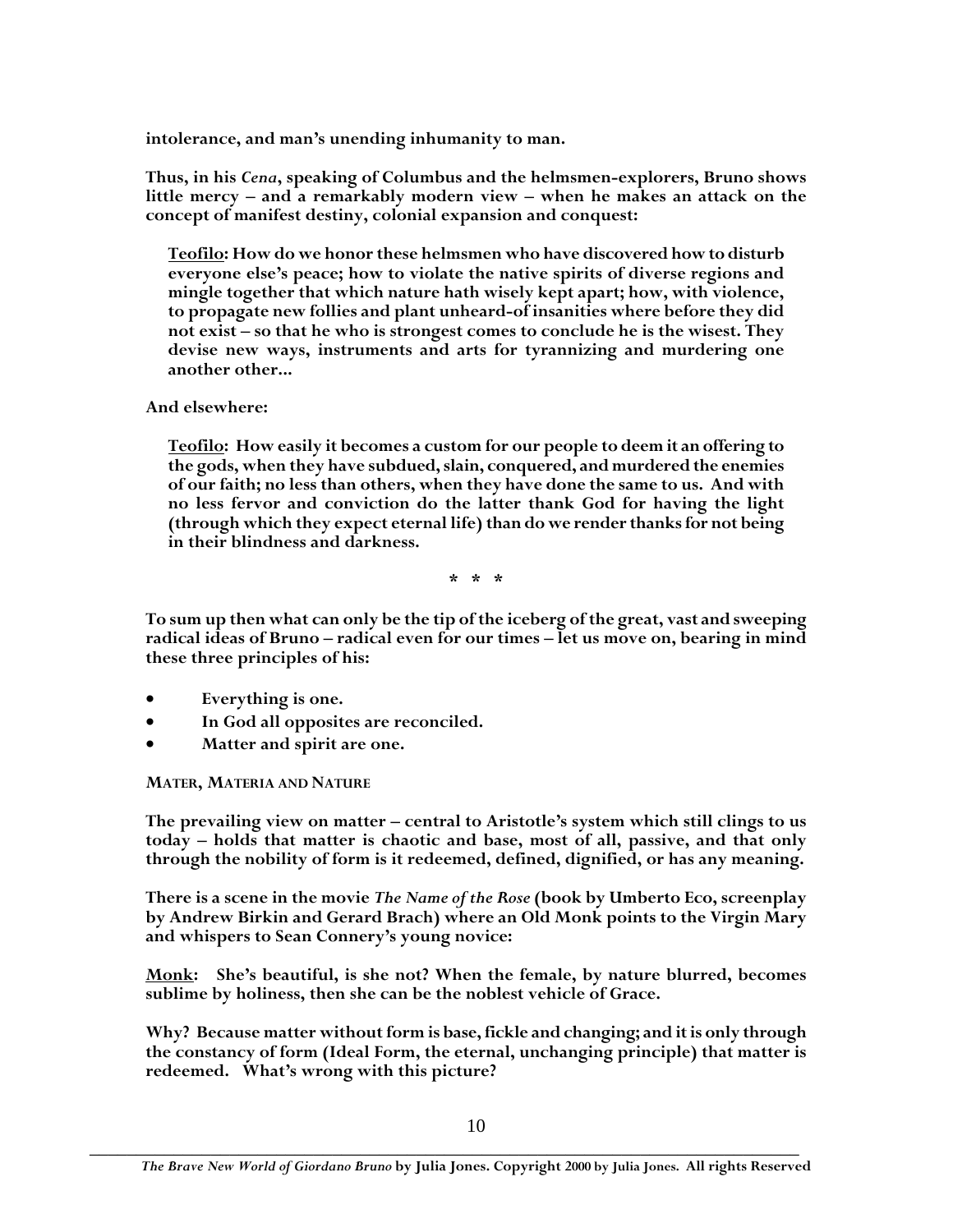**Giordano Bruno, one hundred and eighty degrees opposed to Aristotle, the Church, and thousands of years of history says that** *form is transitory, ever changing, and dependent upon the eternal principle of matter for its being.*

**Let us reflect on this reversal closely to shed more light on its radical implications.**

**In** *De la causa***, Bruno's character says:**

**Teofilo: Forms have no being without matter. It is out of her bosom they come forth and into it they are gathered. Hence matter, which always remains identical and fertile, ought to be recognized as the sole substantial principle, as that which is and which forever remains. And forms, all of them together, are to be taken only as varied dispositions of matter which come and go...**

## **And later:**

**Teofilo: Matter, deprived of form ... is not as ice that lacks warmth, or the abyss that is deprived of light; but is like a pregnant woman that lacks offspring, which she has yet to bring forth and draw out of herself, like the earth in this hemisphere at night is without light, which in its ceaseless movement it has power to regain.**

**Later, his disciple Dicson says:**

**Dicson: Matter, which unfolds what it holds folded-up, should be called a thing divine, the best parent, generator, and mother of natural things...**

**And later, in Bruno's 16th century version of "a woman needs a man like a fish needs a bicycle," he says:**

**Teofilo: Since matter doesn't get anything from form, why do you believe it desires it? It doesn't desire those forms which daily change on its surface; for every well-ordered thing desires that from which it receives perfection. What can a corruptible thing give to an eternal thing?**

**In regard to the history of women, let me briefly return to the ecclesiastical authority of** *The Name of the Rose* **when the young novice asks Sean Connery about Aquinas's views on the love of women? The reply:**

**Connery: Of Woman Thomas Aquinas knew precious little, but the scriptures are very clear. Proverbs warns us, "***Women take possession of a man's precious soul***," while Ecclesiastes tells us "***More bitter than Death is Woman***."**

**The Boy interrupts:**

**Boy: Yes— but what do you think, Master?**

**And Connery replies:**

**Connery: I find it difficult to convince myself that God would have introduced such a fowl being into creation without endowing her with some virtues.**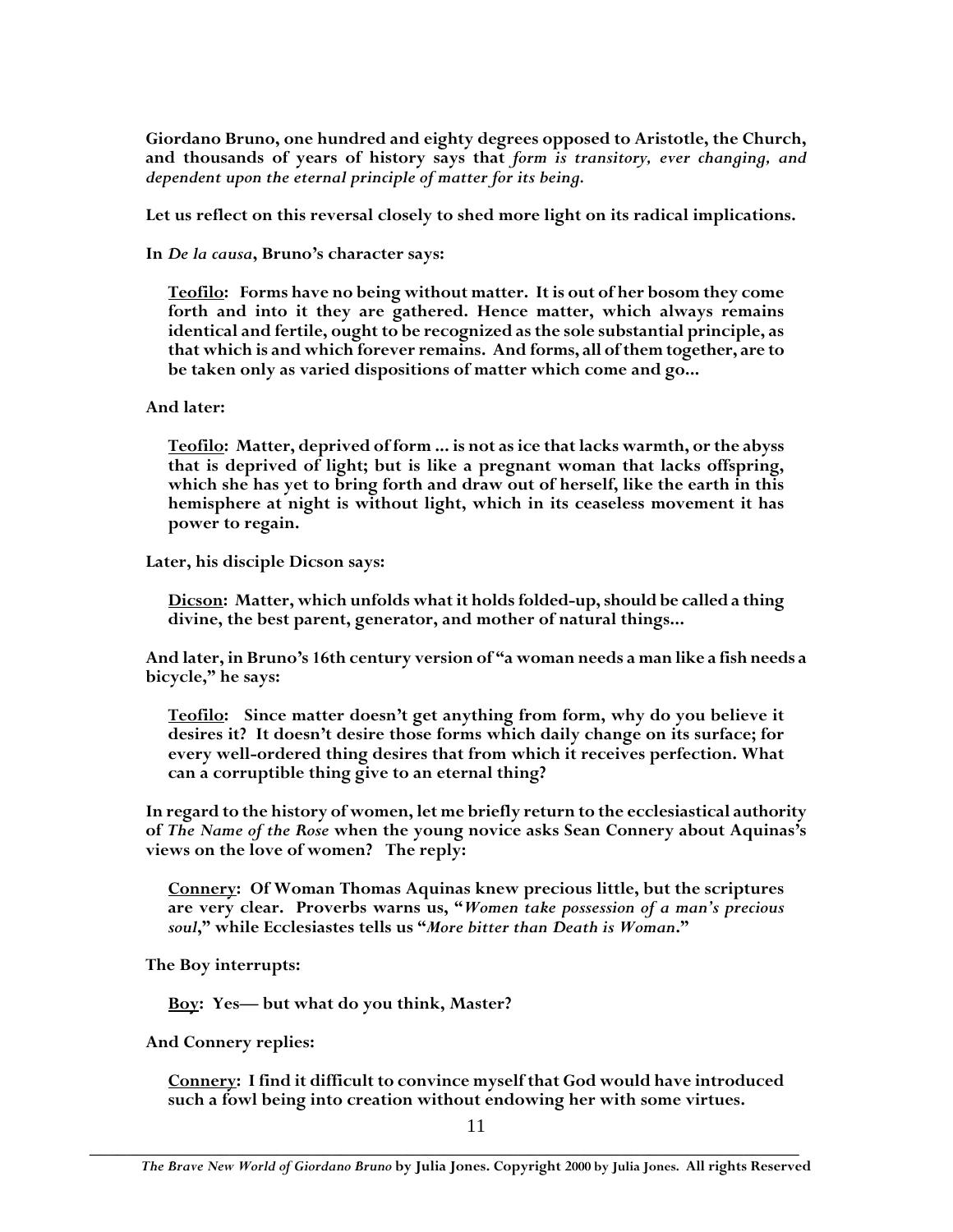**Throughout Bruno's treatise on matter, he is playing on this convention of the medieval notion of equating passive, deprived matter with the ecclesiastical notion of depraved sensual woman, thus identifying the Aristotelian system with a life-denying morality.**

**If you saw the movie** *Stigmata* **you heard this theme loud and clear. At one point the main character turns to the priest (played by Gabriel Bryne) and accuses him – and all priests – of being "dead from the neck down."**

**What we're getting at here is a cosmological insight that has ramifications throughout both religion and everyday life down to our present day.**

**\* \* \***

**Relative to Bruno's opposition to what can best be described as the divorce between Spirit and Matter, Ramon Mendoza notes:**

**Bruno's defeat was not only a personal one. It was also a severe setback for European culture and civilization. A long overdue correction of the trail blazed by dualistic Platonism – and its most popular form, Christianity, which Nietzsche called 'Platonism for the masses' – was foiled for centuries to come. The birth and development of a sound philosophy of nature was rendered virtually impossible, and the inveterate conception of an extra-cosmic omnipotent, providential, and benevolent pure Spirit, totally detached from the matter it created, was indelibly stamped on Western minds and allowed to continue, for a very long time, to inspire our art and literature, and to provide the principal foundation for our ethical and social behavior.**

**This, again, is the biblical carte blanc that says the coffee table is more important than the Rain Forest – an attitude that underscores the root cause of differences ranging from the radical unrest of the WTO riots to the polite politics of Washington spin doctors – differences still lurking, still unresolved, at the heart of the core-beliefs of many in today's world.**

**Bruno however doesn't stop with chastising the divorce between spirit and matter. He goes further and takes his thesis into an extreme form of radical feminism that rivals even modern-day writers like Mary Daly, author of** *Gyne-Ecology***.**

**This is Bruno at his Radical Feminist best...**

**A STORM IN THE HOUSE AND THE SHIPWRECK OF MAN**

**In 1583, in** *De la causa,* **Bruno uses satire to expose the prevailing conventions of his day when his Pedant, POLIINNIO, a dramatic-type Shakespeare derived from him (e.g. his Polonius) and used often, holds forth on women and matter:**

**Poliinnio: Not without some important cause did the senators of the realm of Pallas decide to collocate on an equal footing: Matter and Woman. For they had been brought to that transport of frenzy by their experience of the creature's**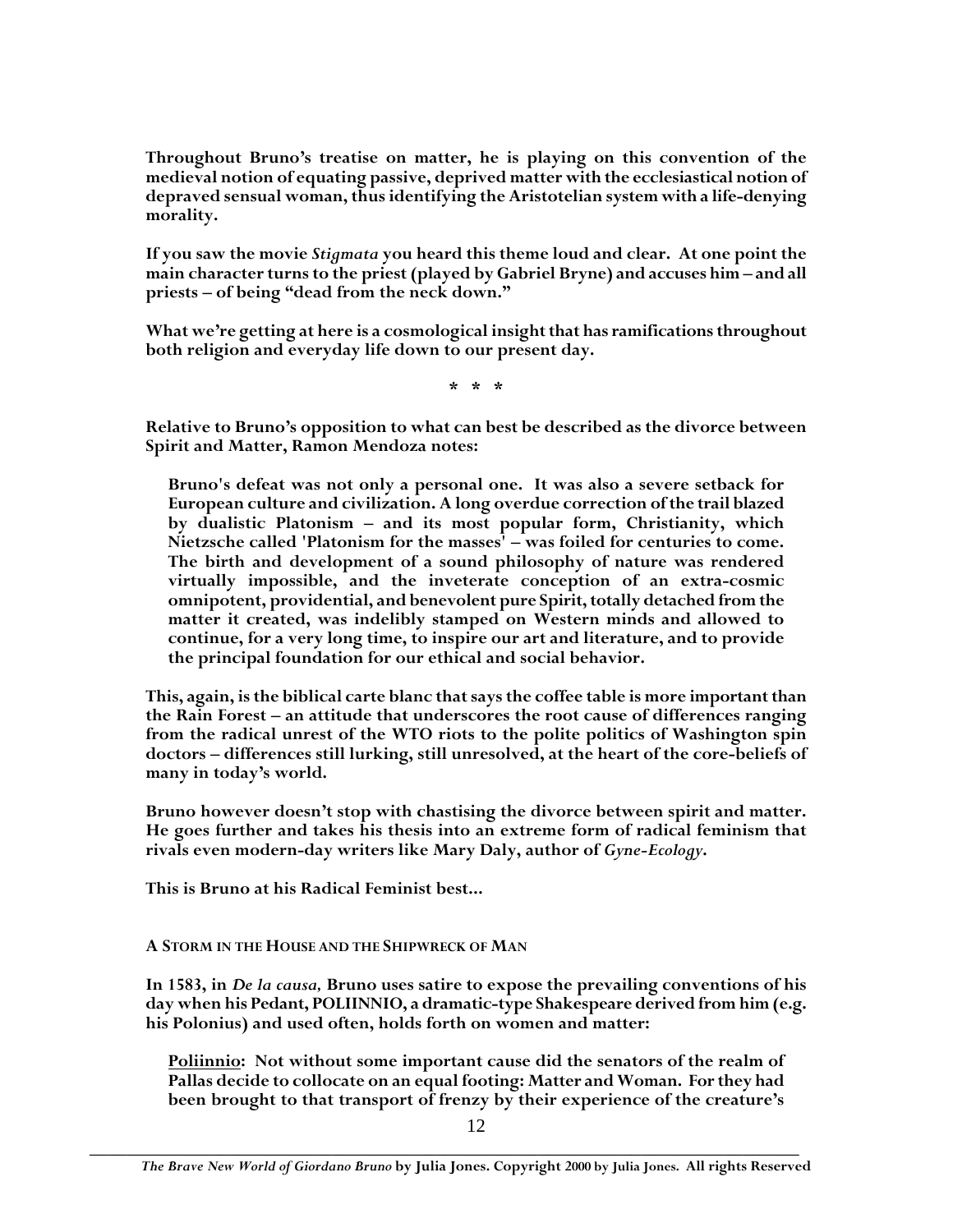**flat inflexibility – and here there occurs to me a precise rhetorical flourish. Woman is a chaos of irrationality, a wood of wickedness, a forest of ribaldry, a mass of uncleanliness, with an aptitude for every perdition. Where lay the destruction of Troy? In a woman. Who was the instrument enfeebling the strength of Samson? A Woman!**

**After a long list of blighted females, he goes on:**

**Poliinnio (continuing): Tell me the cause of your fragility? Because my mother conceived me in sin. How, O ancient first-made man, being gardener of paradise and cultivator of the tree of life, did you turn so wrong-headed as to precipitate yourself – with all the human seed – into the deep gulf of perdition.**

# **And more:**

**Poliinnio (continuing): Without a doubt, form does not sin, and error is engendered by no form unless it is conjoined to matter. That is why form, signified by the male, when placed in a position of intimacy with matter, or composition, or copulation with it, replies in these words to** *natura naturans***, or rather in this sentence: "***The woman that he gave me***" – that is, matter – "***she, she deceived me***" – that is, she is the cause of my sin— [ breaking off ] Oh, I see that colossus of indolence, Gervase, coming to sap the thread of my elaborate speech. I fear he has overheard me; but what does it matter?**

**Yes, he is very much like Polonius. And you'll find in Hamlet, by the way, that the play on the word "matter" ("What is the matter, my Lord" and so forth) occurs frequently throughout.**

**Now Gervase, another follower, arrives and asks Poliinnio, "What's up?" The reply:**

**Poliinnio: I came upon a passage of Aristotle in the first book of the** *Physics* **where he sets out to elucidate what primary matter is and takes as a mirror the female sex: the sex, I mean, capricious, frail, inconstant, soft, petty, infamous, ignoble, base, abject, negligent, unworthy ... inadequate, curt, amputated, rusty, tares, vermin, plague, disease, death....**

**He goes on. And on. Gervase interrupts, cautioning him to "beware the wrath of the Thracian women" but Poliinnio persists, saying:**

**Poliinnio: I say that a man without woman is like one of the intelligences. He is, I say, a hero, a demigod, who doesn't take a wife.**

**Gervase: And he is like an oyster, a mushroom also, and a truffle.**

**Poliinnio: Whence the lyric poet has divinely said: nothing is better than a bachelor life. Woman is an obstacle to quiet, a continual damage, a daily war, a life-prison, a storm in the house, the shipwreck of man. And the man from Biscay properly confirmed all that when, stirred to impatience and anger at his horrifying fortune and the raging of the sea, turned on the waves with a grim face: "Ah sea, sea," he cried, "if only I could marry you off!"**

**Gervase then digresses to praise Madam de Mauvissiere – the wife of Bruno's host and patron – and their infant daughter, after which Poliinnio returns to his rant.**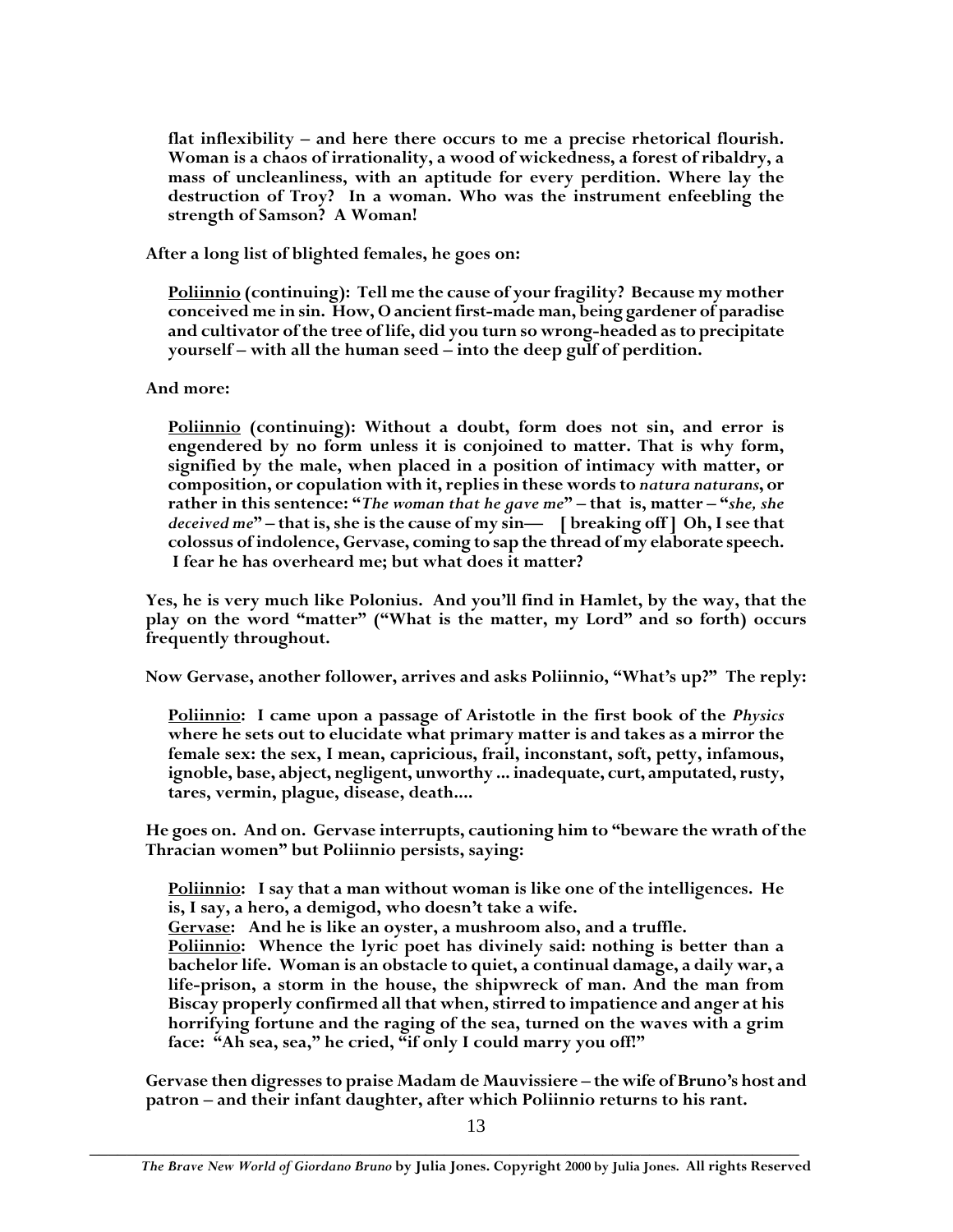**Poliinnio: To return to our theme, woman is no more than a matter. If you don't know what woman is because you don't know what matter is, then study a little the Peripatetics, who, by teaching you what matter is, will teach you what woman is.**

**Gervase: I see plainly that with that Peripatetic brain of yours, you have grasped little or nothing of what Teofilo said yesterday about the essence and potency of matter.**

**Poliinnio: But I hold fast to this point: I censure the appetite of both matter and woman, the cause of all evil, suffering, defect, ruin and corruption. Don't you believe that if matter were to be satisfied with its present form, no alteration or suffering would have dominion over us – we'd never die; we'd be incorruptible and eternal?**

**Gervase replies:**

**Gervase: And if it had been satisfied with the form it had fifty years ago, where would you be today? What would you say, Poliinnio? If it had stopped dead in the form it had forty years ago, would you be so adulterous, uh, I mean so adult, so perfect, so learned?**

**Essentially he's saying, "You'd still be wearing diapers!" But to sum it up:**

**Bruno defined all reality as a unitary process in which** *matter* **is the primary content and the inexhaustible source of form. Matter is thus the dynamic that produces the infinite universe of infinite forms, infinite species and infinite individuals that emerge over time; and, by the same token, it also produces the infinite capacity of the mind and imagination to comprehend this infinity of the whole. For to Bruno, matter and soul, or spirit, were but different aspects of an intelligent unitary nature. Years later, just before his arrest, he would write in** *De minimo***:**

**By birth and growth the spirit-architect expands into this mass of which we consist, spreading outwards from the heart. Thither again it withdraws, winding up the threads of its web, retiring by the same path along which it advanced, passing out by the same gate through which it entered...**

**WHEN TRUTH IS A LIAR**

**Bruno's theories on matter and women, along with his overriding theory on unity, extend into his theories on the cosmos, which some might say precedes them. Bruno would probably say they're all One.**

**In** *De l'infinito universo et mondi* **– Bruno's first work on what he calls the "hurly-burly" –Bruno's follower, Elpino, leads him:**

**Elpino: There are then innumerable suns, and an infinite number of earths revolve around those suns. . .**

**Philoteo: That is so.**

**Elpino: Why then do we not see the other bright bodies which are earths circling around the bright bodies which are suns?**

**Philoteo: We do not discern the earths because, being much smaller, they are**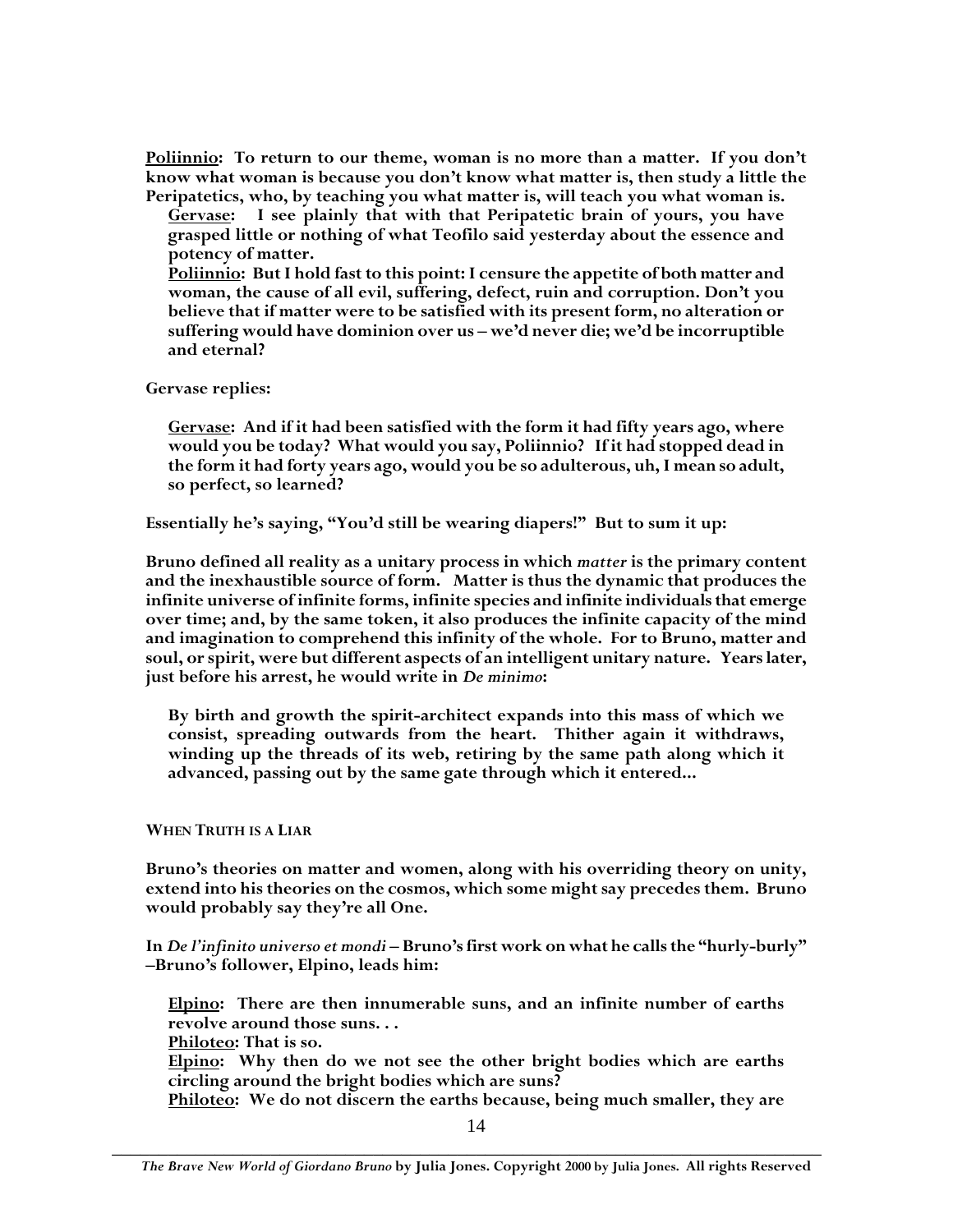**invisible to us.**

**In addition, Bruno describes for his followers – and the world of 1584 – the nature of these heavenly bodies when his follower says:**

**Elpino: They therefore err who describe the outer surrounding bright bodies as certain** *fifth essences***, certain divine corporeal substances of a nature contrary to that of the bright bodies which are near to us...**

**And Bruno as Philoteo replies:**

**Philoteo: Certainly.**

*Doubt that the stars are fire Doubt that the sun doth move Doubt truth to be a liar, But never doubt I love...*

**Later, another of Bruno's followers, Fracastoro, asks Burchio, the Pedant in** *De l'infinito***:**

**Fracastoro: Why have you said there is much-difference between those distant celestial bodies and these which are close to us?**

**Burchio: Those are divine, these compound of matter.**

**Fracastoro then delivers a lengthy refutation to the dualism – divine vs. base matter – underpinning the Gnostic/Christian cosmos, and Burchio replies with what can only be called the essential Pedant's Lament of the times:**

**Burchio: Where then is that beautiful order, that lovely scale of nature rising from the denser and grosser body which is our earth; to the less dense which is water; and on to the subtle which is vapor; to the yet subtler which is pure air; on to the subtlest which is fire; and finally to the divine which is the celestial body? From the obscure to the less obscure; to the brighter; and finally to the brightest? From the dark to the most brilliant; from the alterable and corruptible to liberation from all change and corruption...**

**The key here is that Bruno felt that change and corruption are just fine!**

**... from the heaviest to the heavy; thence to the light; on to the lightest; and finally to that which is without weight or lightness? From that which moves toward the** *center***, to that which moves from the** *center***, and then to that which moves around the** *center***?**

#### **And Bruno replies:**

**You would like to know where is this order? In the realm of dreams, fantasies, delusions...**

**Would you have placed a ruined king on a heath as a madman with the elements**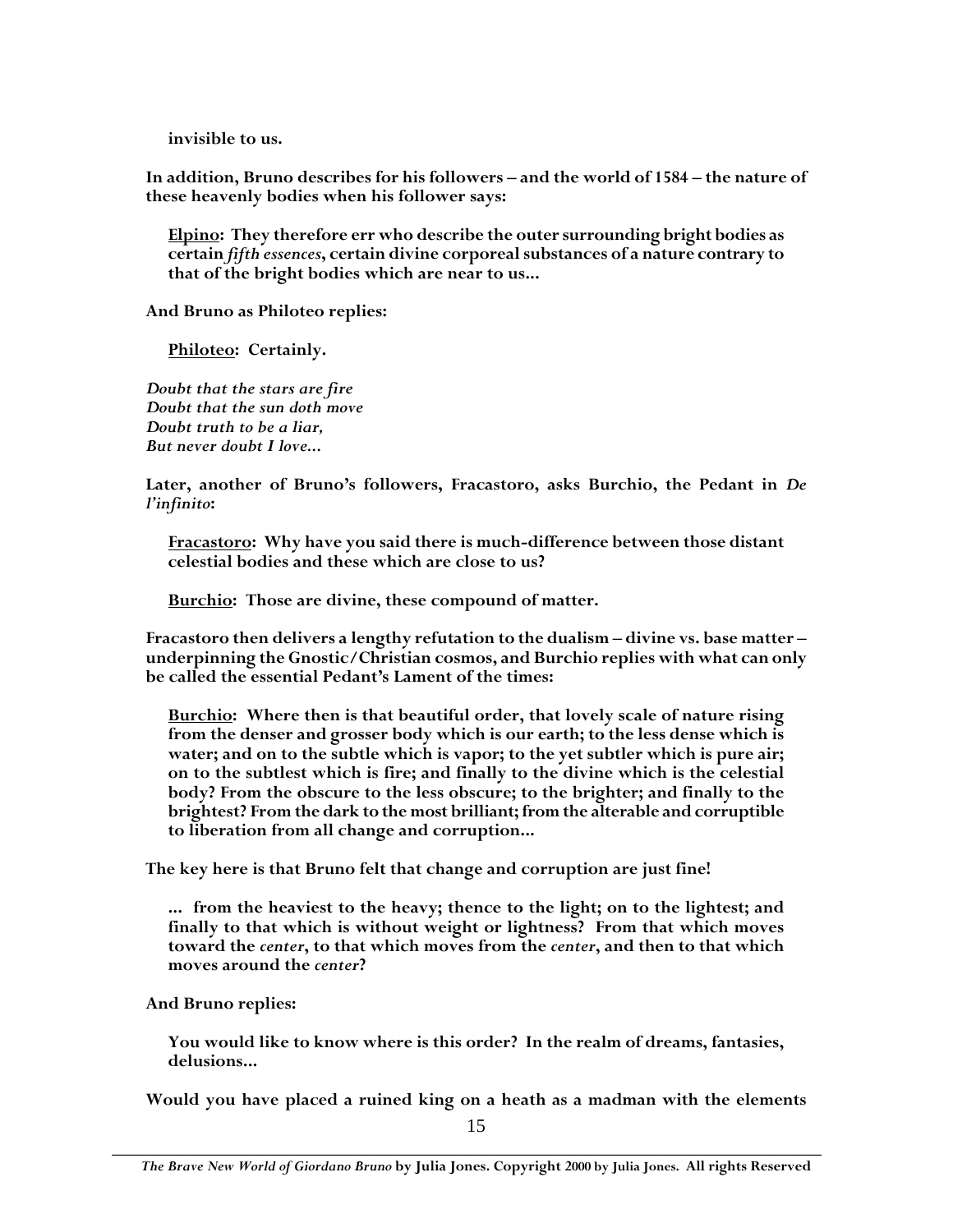**raging about him before this was written?**

**Later, Bruno's follower goes on to say:**

**Fracastoro: I deny this order, this disposition that the earth is surrounded and contained by water, water by air, air by fire, fire by the heaven. Because I say there is but one singular container that comprehendeth all...**

**He is destroying the hierarchies!**

**... the famous and received order of the elements and of the heavenly bodies is a dream and vainest fantasy since it can neither be verified by observation of nature nor proved by reason, or argued, nor is it either convenient or possible to conceive that it exist in such fashion.**

**But we know that there is an infinite field, a containing space which embraces and interpenetrates the whole. In it is an infinity of bodies similar to our own. No one of these, more than another, is the center of the universe, for the universe is infinite and therefore without center or limit...**

**Thus, there is not merely one world, one earth, one sun, but as many worlds as we see bright lights around us which are neither more nor less in one heaven, one space, one containing sphere... So that the heaven, the infinitely extending air – though part of the infinite universe – is therefore not a world ... but is the womb, the receptacle and field within which all move and live, grow and change, changing the face of a single being through countless forms...**

**Burchio: In this way, you would put the world upside down.**

**And the reply:**

**Fracastoro: Would you consider him to do wrong who would upset a world which is upside down?**

*Doubt Truth to be a liar. . .*

**And the Pedant comes back with:**

**Burchio: Would you then render vain all efforts, study and labors wherein so many great commentators, paraphrasers, glossers, compilers, epitomizers, scholiasts, translators, questioners and logicians have puzzled their brains? Whereon profound doctors, subtle, golden, exalted, irrefragable, angelic, cherubic and divine, have established their foundation?**

**This is a good Pedant.**

**Regarding his irrefragable firmamenticians and philosophisers, he goes on to say:**

**Burchio: Should we cast them all at your suggestion into a cesspool? The world will indeed be ruled well if the speculations of so many and such worthy philosophers are to be cast aside and despised.**

*The Brave New World of Giordano Bruno* **by Julia Jones. Copyright 2000 by Julia Jones. All rights Reserved**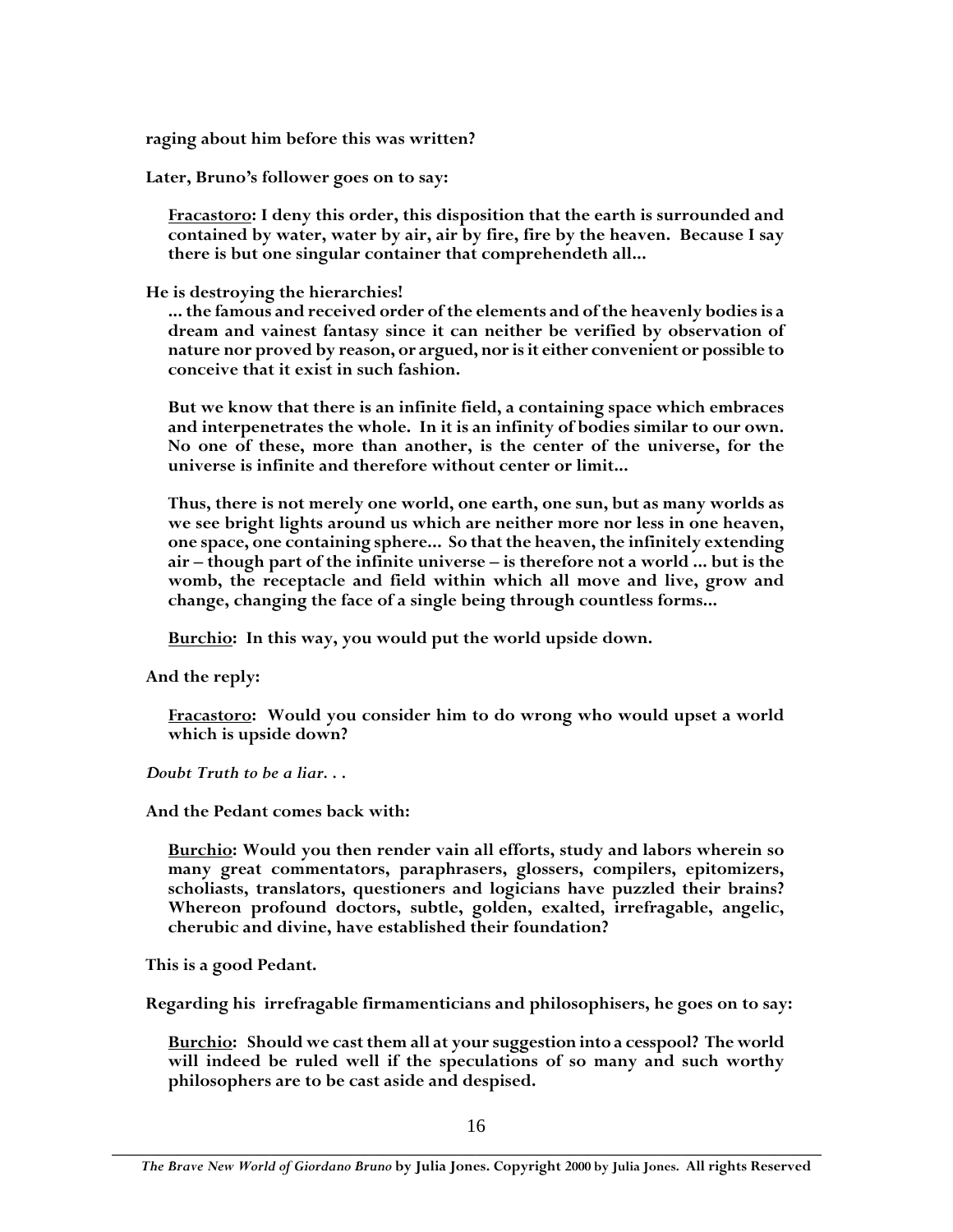**Enter Rosencrantz.**

**Rosencrantz: The cess of majesty Dies not alone, but like a gulf doth draw What's near it with it; or it is a massy wheel Fixed on the summit of the highest mount, To whose huge spokes ten thousand lesser things...**

**('Ten thousand' was the number assigned to the stars in the outer sphere.)**

**... are mortised and adjoined, which when it falls, Each small annexment, petty consequence, Attends the boist'rous ruin. Never alone Did the King sigh, but with a general groan.** *(Hamlet, III.iii)*

**Hamlet will also throw into confusion the Renaissance manifesto in Pico's** *Oration on the Dignity of Man* **that begins: "What a great miracle is Man ... a being worthy of reverence and honor..." when he says:**

**What a piece of work is a man, how noble in reason, how infinite in facultie, in form and moving how express and admirable, in action how like an angel ... and yet to me...**

**[and here is the Fall] ... what is this quintessence of dust? (***Hamlet***, II.ii.)**

**The notion of the q***uintessence* **and** *dust* **are, of course, inherently incompatible; although in Bruno's world, where everything is reconciled, they are ultimately compatible. However this juxtaposition of the lowest,** *dust***, and the highest, q***uintessence***, are a singularly Brunian construction of opposites encompassing both maximum and minimum – a "Brunian quintessence" if you will.**

**Mendoza quotes German philosopher Ernst Bloch's description of the effect of Bruno's devastating insight on the times. Bloch asks us to "relive what this meant":**

**... the roof of the heavens was pulled off, the world-onion with the seven skins exploded, along with the remote lanterns that shone on us through the stars. . . an infinity of the cosmic Maximum dawned on the world, or so it seemed, as it had never been experienced before, except by mystics, when they immersed themselves in the infinity of God.**

## **DREAMING IN THE ROCKS**

**Mendoza has said that Bruno was not a mystic. He was not a mystic in the contemplative sense as we know it. He was, however, a mystic in the ecstatic sense. And it is impossible not to attribute some mystical sensibility to Bruno's overriding view of the life-force as "animating" everything.**

**This well-thought out view was a forerunner of our modern theory of atoms and electrons – minute particles all 'animated' – 'organic' or 'electro-magnetic' or whatever the scientific** *concept du jour* **would say – "endowed with a kind of life" in Bruno's words, and swirling by means of some self-motivation in space. And**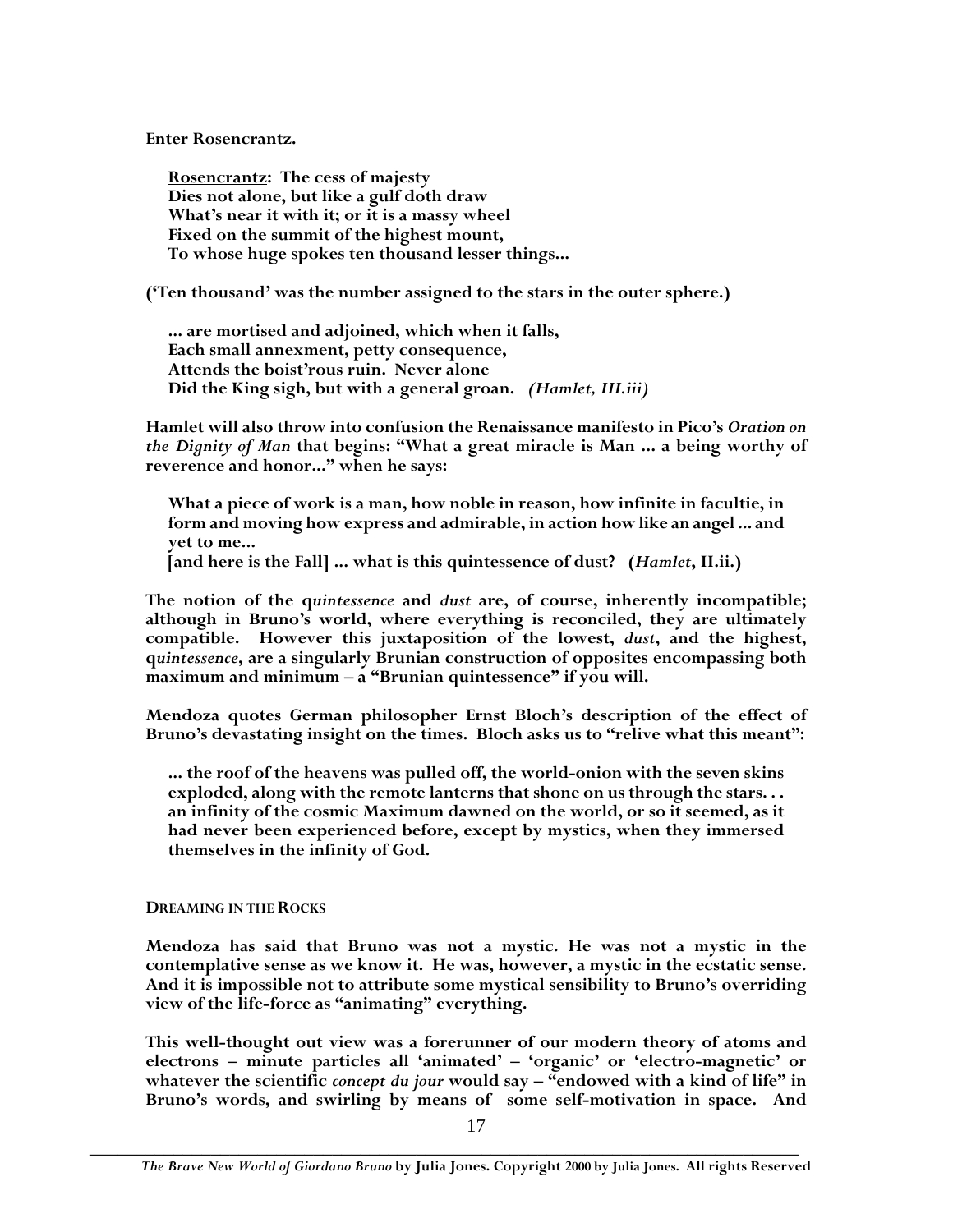**although this view was rooted in logic for Bruno as well as Teilhard de Chardin, Hugo and others, it was also found in, and confirmed by, what was called in the Renaissance, "magia"; as such, it is the forerunner to today's New Age ideologies and, at the same time, of what Mendoza calls the " third scientific revolution".**

**Creation is not instantaneous; it is an ongoing process. The universe has a life history. Instead of sliding into featurelessness, it rises out of featurelessness, growing rather than dying, developing new structures, processes and potentialities all the time, unfolding like a flower.**

**That isn't Bruno. It's Mendoza quoting Paul Davies'** *The Cosmic Blueprint: New Discoveries in Nature's Creative Ability to Order the Universe***. 1988. In** *De la causa,* **Dicson, Bruno's follower, asks:**

**Dicson: I seem to be hearing something very unusual. You hold perhaps that not only the form of the universe, but all forms of natural objects whatever are soul? Teofilo: Yes. Dicson: All things are then animated? Teofilo: Yes. Dicson: But who will agree with you on this? Teofilo: Who with reason can disprove it? Dicson: Common sense tells us that not all things are alive. Teofilo: Common sense isn't the truest sense.**

*When truth is a liar* **. . .**

**Teofilo: Let a thing be as small and diminutive as you like, it still possesses in itself a part of spiritual substance which, if it finds a suitable subject, becomes plant, becomes animal, and receives the members of one or other of the bodies that are commonly called animate; for spirit is found in all things and there is not the least corpuscle that doesn't contain internally some portion that may become alive which, if they are not living creatures, are still organisms, if not according to the perceptible presence of animation and life, yet they are animate according to a sort of primordial activity of animation and life.**

## **And later:**

**Teofilo: Thus while form changes place and circumstance, it itself cannot possibly be annihilated, since spiritual substance is no less real than material. So only outer forms change and are destroyed, since they are not things, but are "of things"; they are not substance, but accidents and circumstances of substance.**

## **And Bruno's Follower replies:**

**Dicson: If any part of substance were to be annulled, the whole world would be emptied out.**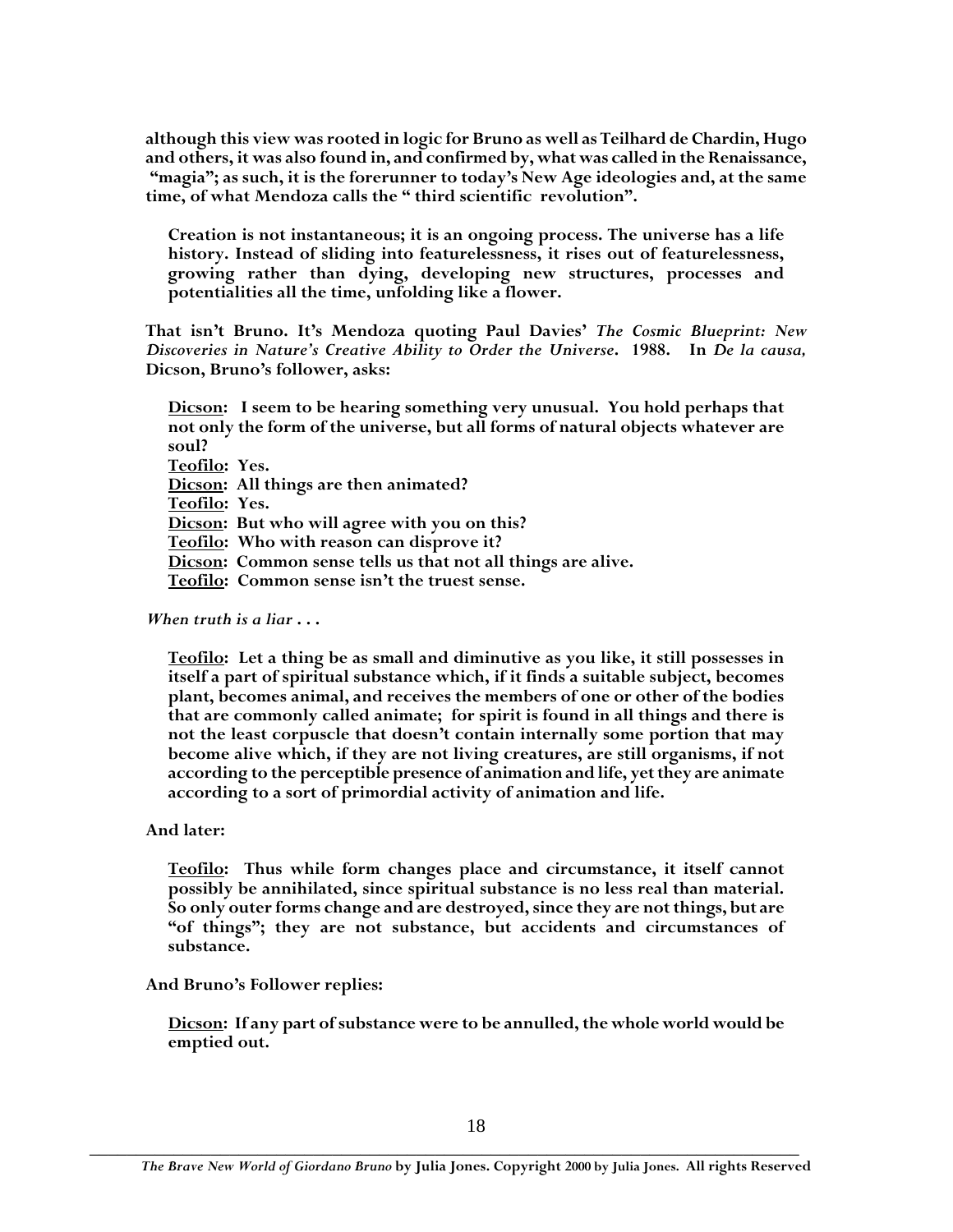#### **OF MEN, STARS AND ANTS**

**Other ideas that need to be touched on are Bruno's notion of the Maximim (his God, his Infinity) and the Minimum (the Monad); his belief in Metempsychosis; his refusal to believe that death was anything more than change and transformation, hence his denial of heaven, hell and purgatory as actual places; his belief in life on other worlds and, perhaps, other planes; his pre-Adamite theory – which was one of the reasons cited for his burning. There are many others.**

**In his theories on the Minimum, Bruno credited the discrete and separative function of form as being coequal with matter in creating the multiplicity that comprises the finite** *things of this world***. Again reversing Aristotle, Bruno held the Maximum to be infinite, while the "things of form" – all the way down to the least of forms – which he called the Monad – were finite in their divisibility.**

**Furthermore, throughout his writings, when dealing with the "least of things" Bruno showed no less respect and awe than he did when dealing with the "greatest."**

**He wrote:**

**You do not come any nearer to proportion, likeness, union, and identity with the infinite by being a man than by being an ant, by being a star than by being a man; for you do not draw any closer to that being by yourself being a sun or a moon than by being a man or an ant. Because to the infinite, these things are indifferent.**

**His views on metempsychosis were rooted in Lucretius and his own observation of the self-renewing power of Nature which showed him that death was nothing but a kind of change and transformation, and nothing to be feared. He wrote:**

**A time will come – a new and desired age – when the Gods shall lie in Orcus, and the dread of everlasting punishment shall vanish from the world.**

**In** *De la causa***, he makes it very clear:**

**Teofilo: We have an intrinsic formal principle incomparably superior to that imagined by the Sophists who posit "corruptible substances"... so it is not surprising that all are so greatly terrified of death and dissolution, like men who feel the loss of their being is imminent. Against this madness nature cries out in a loud voice and assures us that neither bodies nor soul need fear death, since matter and form alike are absolutely constant principles.**

**He then quotes Ovid: "Whether the fire burns up our bodies, or age wastes them away, death holds no evils to suffer. Souls cannot die; they leave their previous dwellings and live in new homes, which they forever inhabit. All things change, but nothing perishes."**

**Queen Gertrude says to Hamlet:**

**Do not forever with thy veiled lids Seek for thy noble father in the dust. Thou knows't 'tis common; all that lives must die**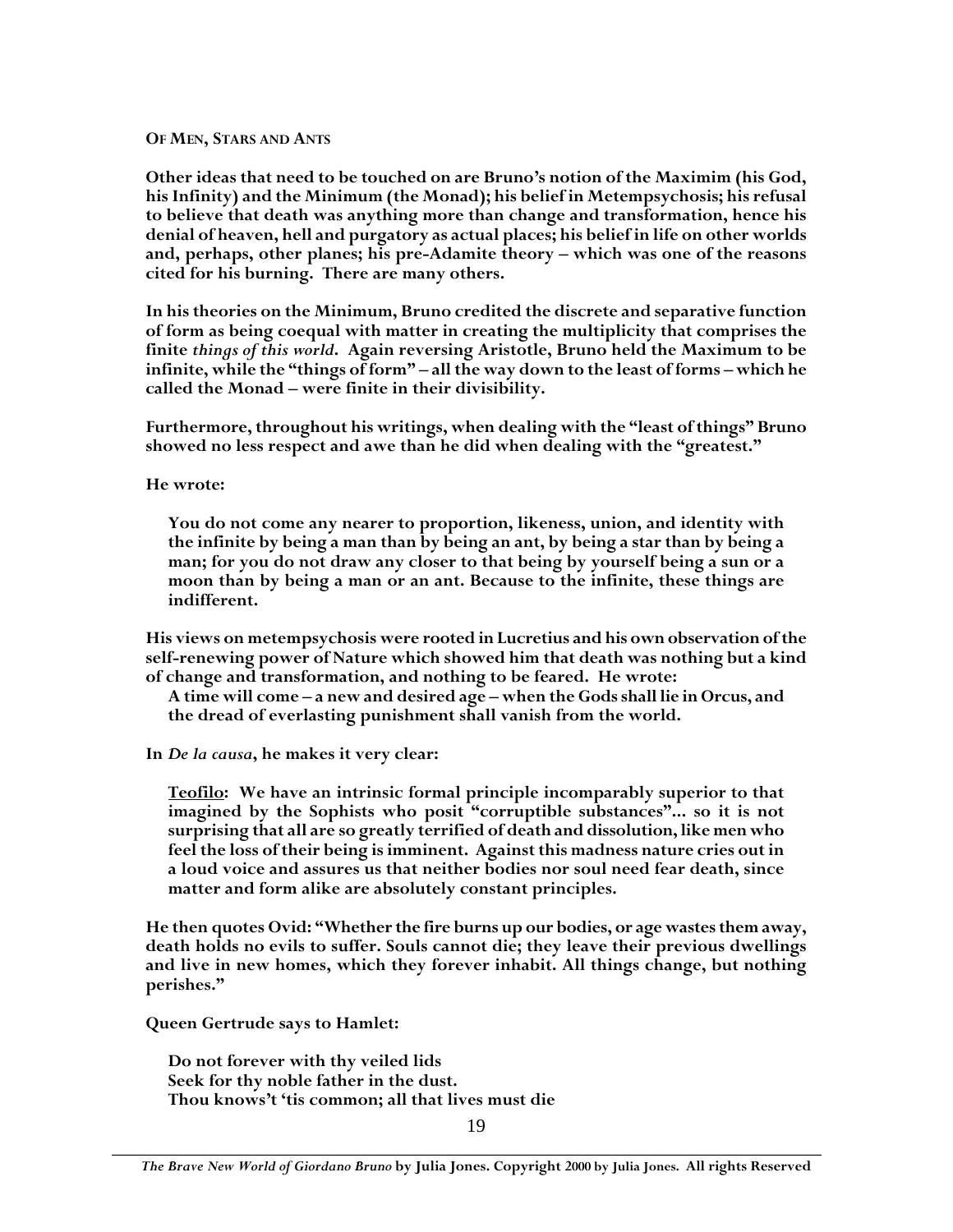**Passing through nature to eternity.**

**Echoing Ovid, Bruno writes:**

**Teofilo: Don't you see that what was seed becomes stalk, and what was stalk becomes corn, and what was corn becomes bread – that out of bread comes chyle, out of chyle blood, out of blood the seed, out of the seed the embryo, and then man, corpse, earth stone, or something else in succession – on and on, involving all natural forms?**

**Gervase: I see that easily.**

**Teofilo: There must then exist an unchanging thing which in itself is not stone nor earth nor corpse nor man nor embryo nor blood nor anything else in particular, but which, after it was blood, became embryo, receiving the embryonic being; and after it was embryo, received the human being and became man.**

**Later, Hamlet asks:**

**Why may not imagination trace the noble dust of Alexander till it find it stopping a bunghole?**

**Alexander died, Alexander was buried, Alexander returneth to dust; the dust is earth; of earth we make loam; and who of that loam whereto he was converted might they not stop a beer barrel?**

**Imperious Caesar, dead and turned to clay, Might stop a hole to keep the wind away. O, that the earth which kept the world in awe Should patch a wall t'expel the winter's flaw!**

**And later in the same scene, talking to King Claudius:**

**Hamlet: Your fat king and your lean beggar is but variable service—two dishes, but to one table. That's the end. Claudius***:* **Alas, alas! Hamlet: A man may fish with the worm that hath eat of a king, and eat of the fish that hath fed of that worm. Claudius: What dost thou mean by this? Hamlet: Nothing but to show you how a king may go to process through the guts of a beggar.**

**HAMLET IN A NUTSHELL**

**There were four main cosmologies, and then there was Bruno; and as we see in** *Hamlet***, it was not just science: the whole world was "bowing to the word of the prophet."**

**Let's set aside the fact that Shakespeare's source (Saxo Grammaticus'** *Amleth***) was**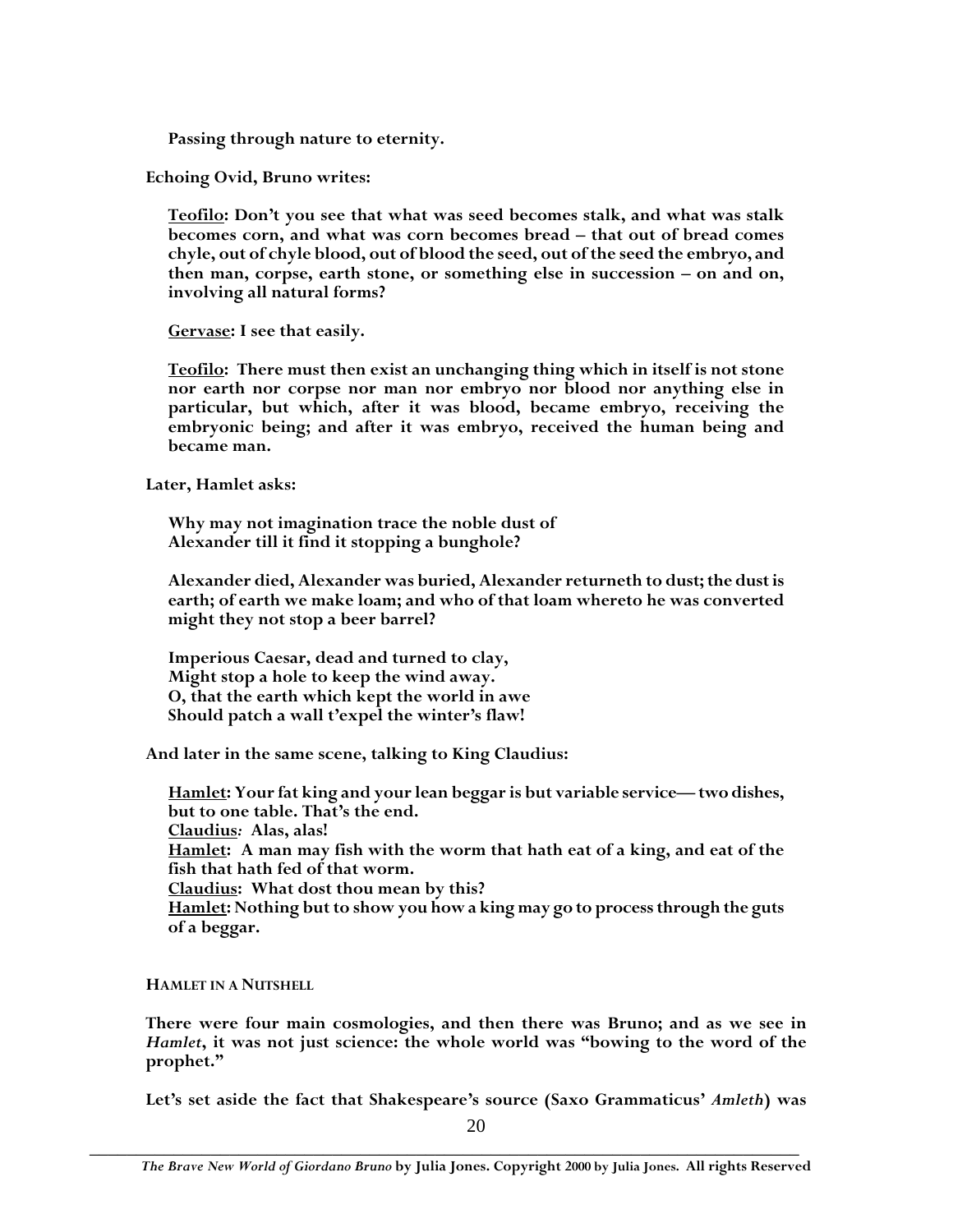**derived from the Icelandic,** *Amlodhi***, a world monomyth known in 16th Century Europe that dealt with the precession of the equinoxes and the movement of the world's axis around the pole star. (Georgio de Santillana and Hertha von Dechend in** *Hamet's Mill: An Essay on Myth and the Frame of Time***).**

**I will only mention again in passing the castle of Tycho Brahe's patron, Helsingor, and its similarity to Hamlet's Elsinore; Brahe's ancestors, Rosenkrantz and Gyldenstierne; the king in** *Hamlet***, Claudius, and his likely namesake, Claudius Ptolemy; Wittenberg where Hamlet and Horatio studied and where Bruno and Marlowe's Dr Faustus were both doctors of philosophy, where Luther nailed his challenge to ecclesiastical world order on the cathedral door, and the place considered the academic seat of the Copernican system in Europe; and I will only mention in passing the famous line with strong Brunian overtones made by Hamlet: "There are more things in heaven and earth, Horatio, than are dreamt of in your philosophy."**

**In passing also, Bruno's two most famous pedants appear in Shakespeare: Poliinnio echoes Polonius and, more important, an exchange between Polonius and Hamlet mirrors a scene in** *Il candelaio* **whose pedant, Manfurio, is thought by most scholars to have inspired Shakespeare's Malvolio in** *Twelfth Night* **(1599-1600) the play that preceded Hamlet. Thus we have Poliinnio/Polonius and Manfurio/Malvolio.**

**Again in passing, throughout the play there are many references to the sun— a sun breeding maggots. Keep your daughter from the sun, Hamlet warns Polonius; and his first line in the play, after his aside, is to tell the king, "I am too much in the sun." Bruno's contemporaries in England called him the "Priest of the Sun." Was it because he used Copernicus as his springboard to the stars, or because he saw divinity in nature reflected in the sun-worship of Egyptian Hermeticism, or because he loved light and often referred to his 'divine sun' using it as a central motif throughout his work?**

**Bruno opens his great** *De la causa* **with this exchange between himself, Filoteo, and his follower, Eliotropio, his pseudonym for his friend, John Florio:**

**Eliotropio: It's as with convicts grown used to the gloom: when they are freed from the dungeon of some dark tower and go out into the daylight. In the same way, many men who've been trained in vulgar philosophy, and others as well, become scared and bewildered: unable to sustain the new sunlight of your clear concepts, they are thoroughly disturbed.**

**Filoteo: The fault is not in the light, but in the sight. The more beautiful and excellent the sun, the more detestable and harshly unwelcome it will be to the eyes of night-witches.**

**Later Eliotrope says:**

**Eliotrope: But the creatures born to look upon the sun, arriving at the end of hateful night, will thank the goodness of heaven and, preparing to receive in the rounded crystal of their eyes the rays they have so desired and hoped-for, will adore the East...**

**And last but not least, we see the themes of memory and remembering, dear to Bruno,**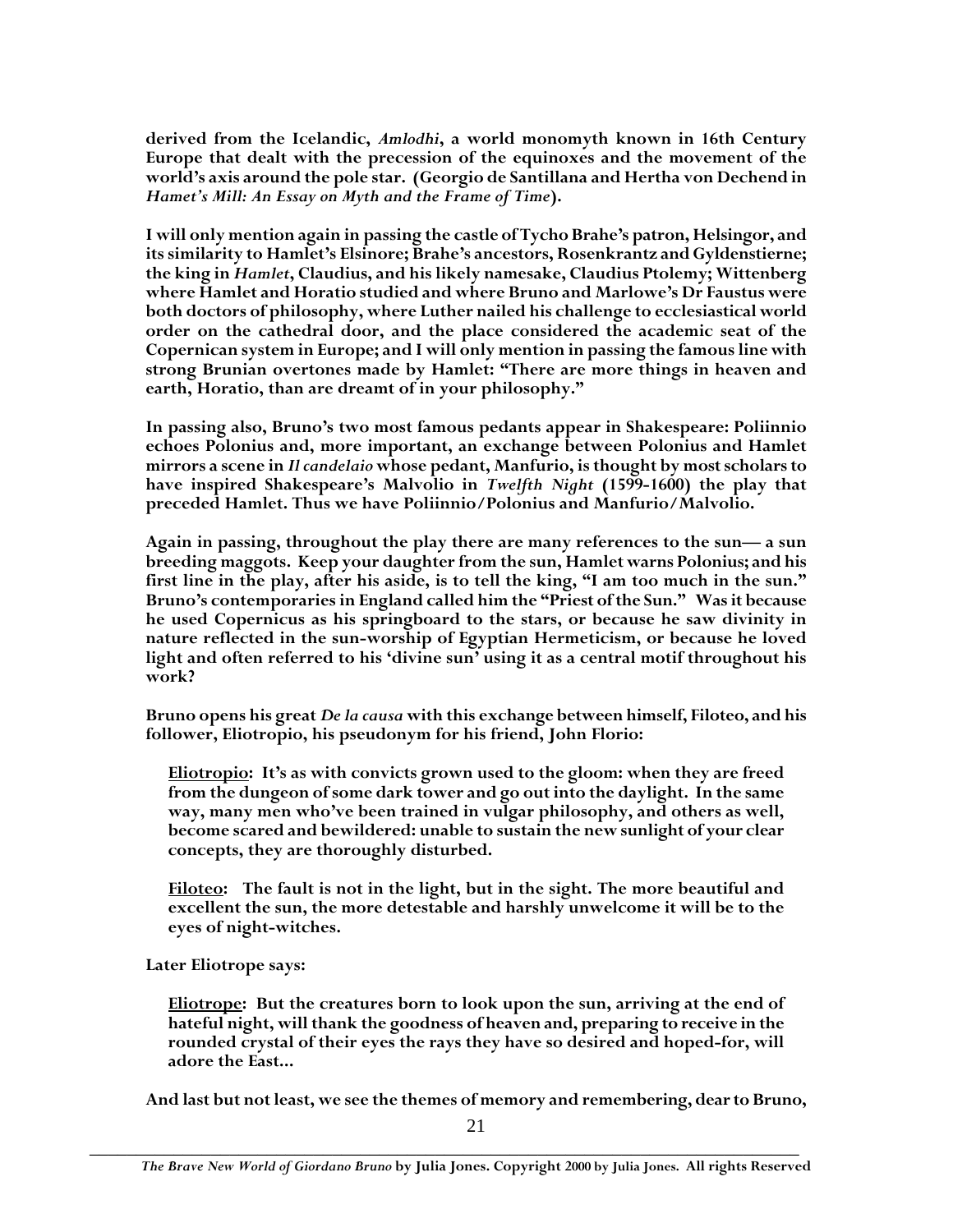**in the play.**

**For throughout his fourteen-year exile, Bruno distinguished himself and often supported himself as tutor to the nobility at the highest courts of Europe on the Art of Memory, writing works on the imagination and the mnemonic arts. In** *Hamlet***, as Gatti shows, the theme of memory and remembering is deeply embedded in the play. In fact, the entire action is kicked off when the Ghost of Hamlet's father intones:**

**Remember me...**

**And Hamlet replies:**

**Ay, thou poor ghost, whilst memory holds a seat In this distracted globe. Remember thee? Yea, from the table of my memory...**

**Later, remembering back, Hamlet says:**

**"Adieu, adieu, remember me."**

**And at the end, Hamlet's last concern is not with dying or with the Christian afterlife – it's with how he's going to be** *remembered* **in this life; for his last request to Horatio is "... report me and my cause aright to the unsatisfied."**

**And later he pleads with Horatio:**

**Absent thee from felicity awhile, And in this harsh world draw they breath in pain, To tell my story.**

**And then there is Hamlet's poem to Ophelia – a perfect module of pure Brunian thought:**

**The stars ARE fire**

**The sun DOES move**

**And...**

**Truth IS a liar (in an out-of-joint or "upside down" world)**

**And even the last line...**

**But NEVER doubt I love.**

**... echoes the manifesto of ecstatic love Bruno wrote for Sir Philip Sidney in***Gli heroici***.**

**\* \* \***

**I have tried to keep speculation to a minimum. On the other hand, these other points Gatti makes also bear consideration:**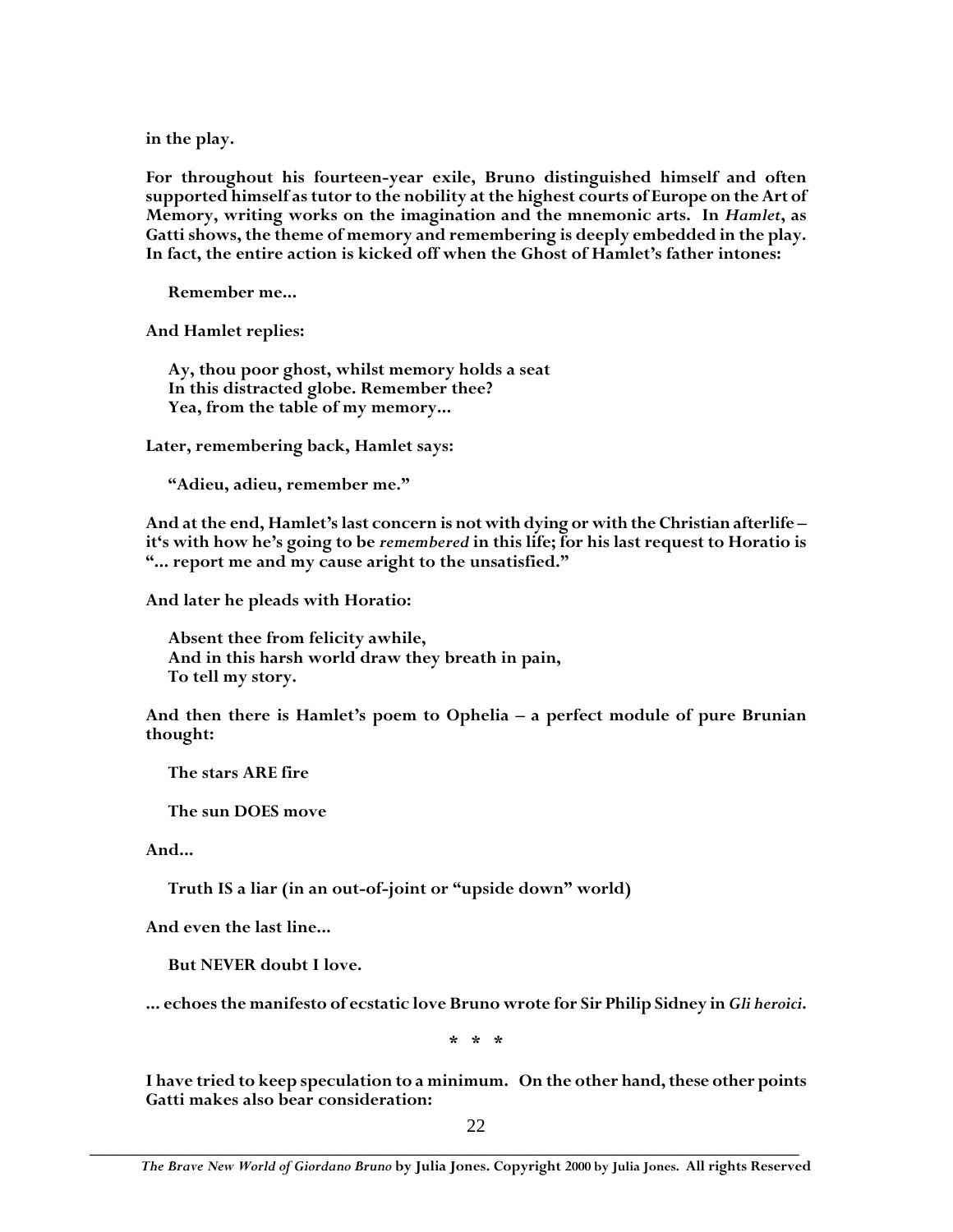**Polonius: What is the matter, my Lord? Hamlet: Between who? Polonius: I mean the matter that you read, my Lord.**

**In other words, what is the book that he's reading? The answer?**

**The book Hamlet is reading is Bruno's play,** *Il Candelaio!* **And how do we know this? In Bruno's play a Gentleman asks the pedant, Manfurio:**

**Gentleman: What is the matter of your verses? Manfurio: Letterae, syllabae, dictio et oratio, partes propinquae et remotae.**

**. . . which translates, "Letters, syllables, diction, power of speech, the parts related directly or indirectly to the whole." Less formally, "Words, words, words."**

**Polonius: I mean what is their subject matter, their theme? Hamlet: Slanders, sir; for the satirical rogue says here...**

**And who is the satirical rogue?**

**The satirical rogue is Momus – Greek God of Satire – a central character in Bruno's infamous** *Lo spaccio (The Expulsion of the Triumphant Beast***) – the book said to be most responsible for his burning.**

**"... my body is wrinkling and my brain getting damper... my flesh gets darker and my hair is going grey; my eyelids are going slack and my sight gets fainter; my breath comes less easily and my cough gets stronger; my hams grow weaker and I walk less securely."**

**That isn't Hamlet; it's Bruno's Jupiter in** *Lo spaccio* **describing his old age. Hamlet, referring to the book he's reading in the scene, says to Polonius, as follows:**

**... the satirical rogue says here that old men have gray beards, that their faces are wrinkled, their eyes purging think amber and plumtree gum, and that they have a plentiful lack of wit, together with most weak hams.**

**Thus we know that Shakespeare has included Bruno's book,** *Lo spaccio***, in his great play, and that it is in fact the book Hamlet is reading.**

**It is at this moment in the play that Tycho Brahe's two "ancestor-henchmen" – Rosencrantz and Guildenstern – arrive and trigger a further series of allusions to Bruno.**

**The Minimum and the Maximum**

**Hamlet: Oh, God I could be bounded in a nutshell and count myself a king of infinite space were it not that I have bad dreams.**

**Ambition**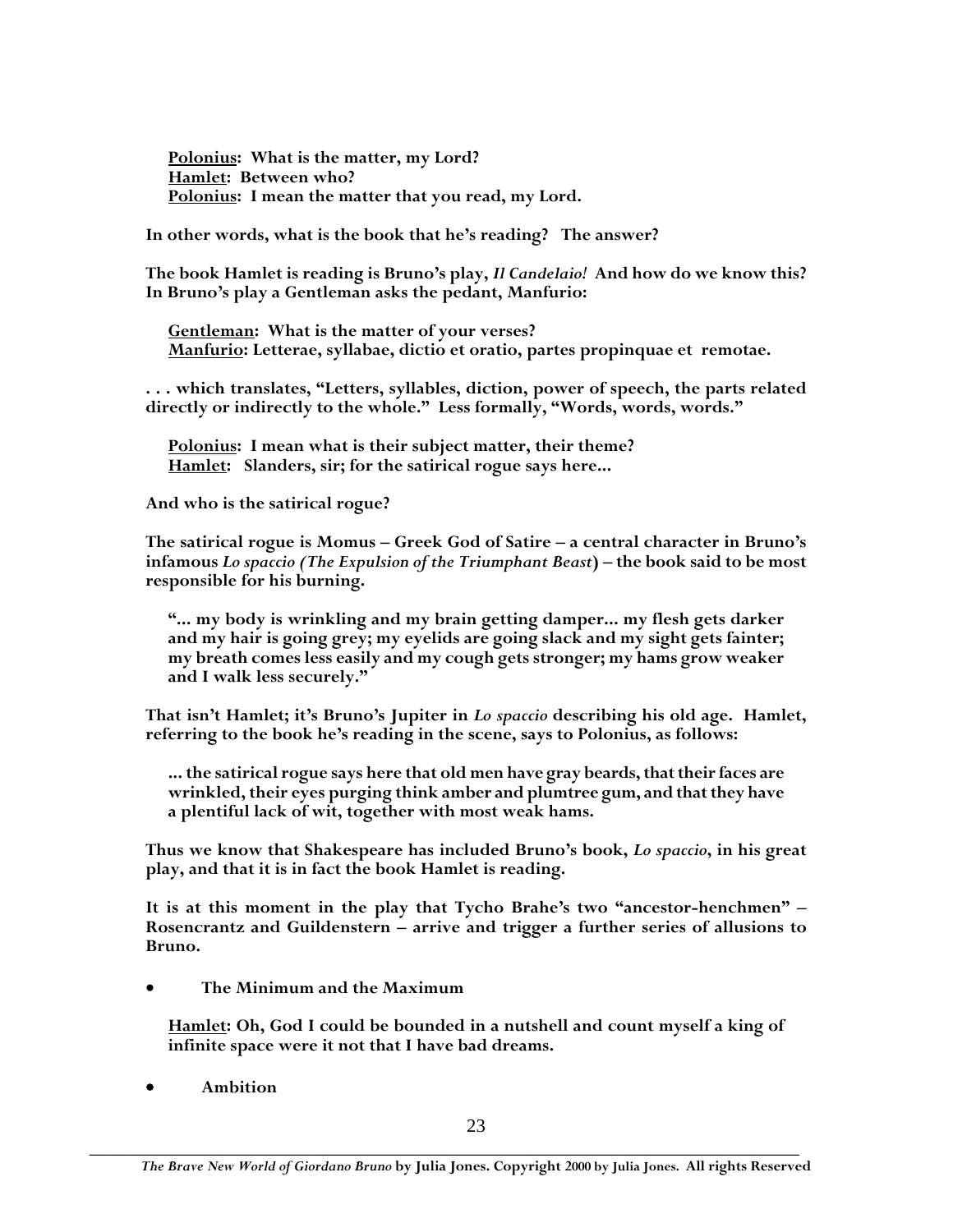**This is a theme always associated with Bruno and with Marlowe's Dr Faustus for whom some believe Bruno was the inspiration.**

**Guildenstern: Which dreams indeed are ambition; for the very substance of the ambitious is merely the shadow of a dream.**

**Hamlet: A dream itself I hold but a shadow.**

**Rosencrantz: Truly, and I hold ambition of so airy light a quality that it is but a shadow's shadow.**

**Hamlet: Then are our beggars' bodies, and our monarchs and outstretched heros are the beggars' shadows.**

**The last line above, referencing "beggars' shadows," can only be explained by a scene in Bruno's** *Lo spaccio* **where Poverty and Riches leave the heavens and the character, Momus, sees one shadow between them. In Bruno's book, the shadow, called Ambition, moves away from Poverty to envelope Riches, thus undoing both.**

**A close study of Bruno's lengthy passage shows there is absolutely no way Hamlet's line about "beggars' bodies" makes any sense without the passage from** *Lo spaccio***.**

**Bruno and Hamlet are both saying that when all is leveled, when the Shakespearean Zero falls at the end of day, everything is equal. Everything is One. Poverty is no longer poverty; and kings and riches, overshadowed by the fear of what seemed farthest from them – a beggar's shadow! – become one with their opposites in that ultimate place where** *all are reconciled***.**

**Memory, dreams and the imagination**

**In** *Hamlet* **– as well as throughout the entire Shakespeare canon – the Ramist/Lull controversy on dreams, memory, images and the imagination is a constant theme – a theme which Bruno fueled with the publication of his first book in France in 1582,** *De umbras ideum (The Shadow of Ideas)* **– before he ever set foot in England. This controversy I think is one of the key places to look for vestiges of the author of the plays – since no one in England was able to remain neutral on the issue.**

**Predestination**

**A brief overview...**

**Another great controversy that raged at the end of the 16th Century, perhaps the equivalent (and maybe even the forerunner) of our "cold war" between capitalism and communism, was the issue of what constitutes** *efficacious grace***, what justifies salvation; in essence: "what saves." The debate pitted Jesuit against Dominican in a fierce bid for papal approval, and Pope Clement VIII made it his mission to resolve the issue in time for the new (the 16th) century. What "saves" had split Protestant from Catholic earlier with Luther, but later it crept further into the ranks of both camps, factioning endlessly like an unchecked cancer cell. The issue lay at the heart of Bruno's ultimate rejection of Protestantism that championed** *predestined* **grace and held works in contempt. God alone saved. Men, of their own free will, can do nothing. We are born predestined. Calvin upped the ante and said only** *some* **are predestined to be saved. And so it went.**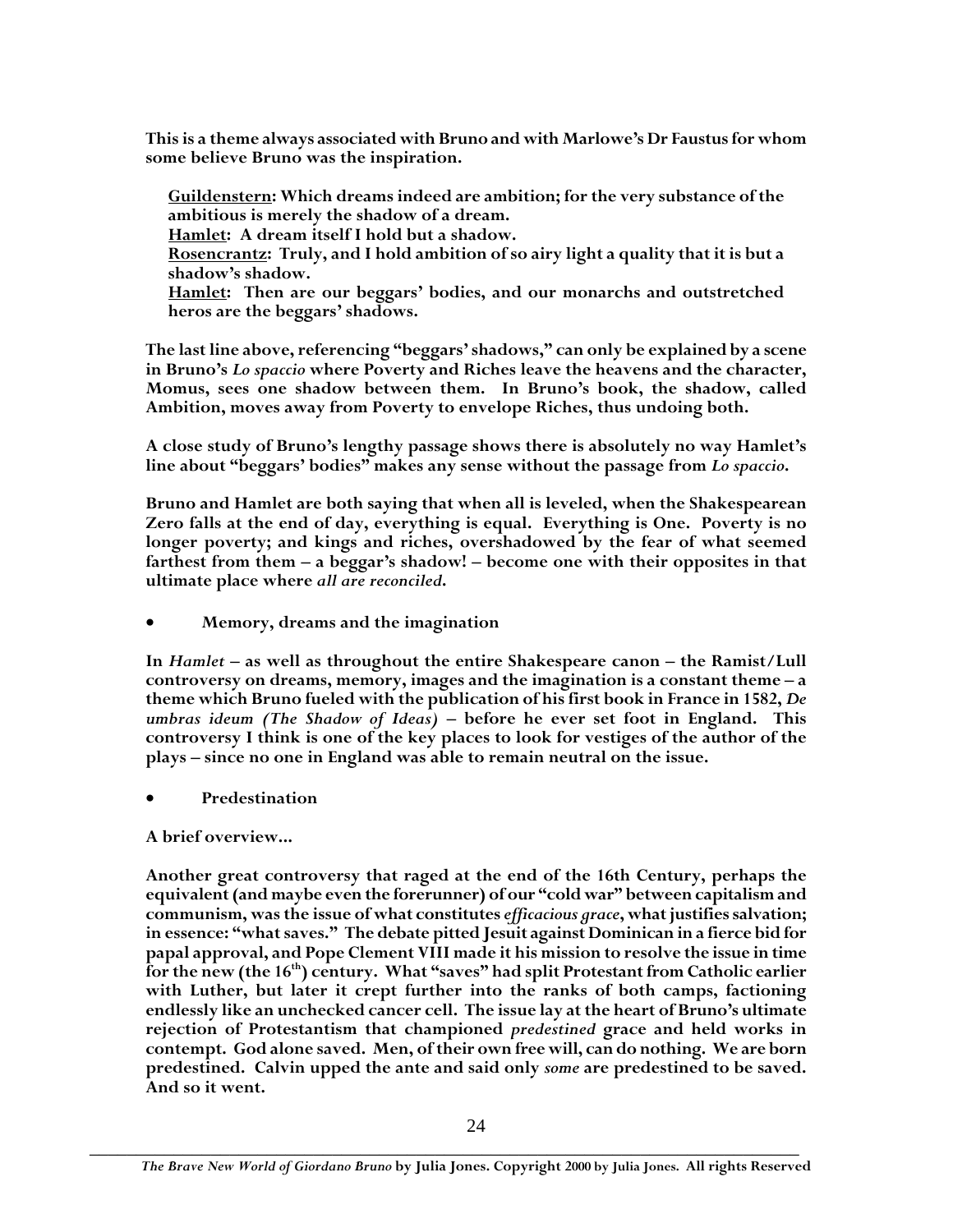**On the front page of that same strangely Brunian** *New York Times* **of June 26, 1998 – adjacent to the article "A New Planet Almost Next Door" – is the headline, "Vatican Settles A Historic Issue With Lutherans." The article begins:**

**"In a decision intended to resolve an issue that split the Western Christian world nearly 500 years ago, the Vatican said yesterday that it would sign a declaration with most of the world's Lutherans affirming that Roman Catholics and Lutherans share a basic understanding of how human beings receive God's forgiveness and salvation.**

**The document, approved last week by the Lutheran World Federation, declares that Catholics and Lutherans have found an essential common ground on the issue of "justification," the action by which a human being is made worthy of salvation.**

**The Reformation leader Martin Luther held that justification comes solely through faith in God, while the Catholic Church taught that a person's good works play a role.**

**Now, through the declaration, Catholics and Lutherans agree that divine forgiveness and salvation come only through God's grace and that good works flow from that. The consensus, while acknowledging that serious differences remain between the two churches on the issue, represents a new appreciation for basic elements in each other's teachings along with recognition of beliefs they share. The declaration is a result of years of biblical scholarship, inter-church dialogue and a renunciation of age-old stereotypes..."**

**Age-old stereotypes, yes; but perhaps it would have been more accurate to say,** *ageless***. For here we have – on the authority of our own** *New York Times* **– the still heated issue that Gatti shows Hamlet agonized over four hundred years ago in his soliloquy on Fate:**

**Hamlet: We defy augury.**

**Free Will. Faustian. We are in charge of our fate and not at the mercy of the Protestant doctrine of predestination sweeping the 16th Century.**

**Hamlet: There is a special providence in the fall of a sparrow.**

**Matthew 10:29. A passage particularly dear to Calvin. Protestant. Predestination – and double-predestination.**

**Hamlet: If it be now, 'tis not to come; if it be not to come, it will be now; if it be not now, yet it will come.**

**Bruno: For everything that is, is either here or there, either near or far, either now or to come.**

**These are Bruno's concluding words to an unidentified woman named Morgana in his dedication to** *Il candelaio***. They speak to his abiding belief in the immortality of the soul and the on-going principal of metempsychosis working throughout all life.**

**Hamlet: The readiness is all.**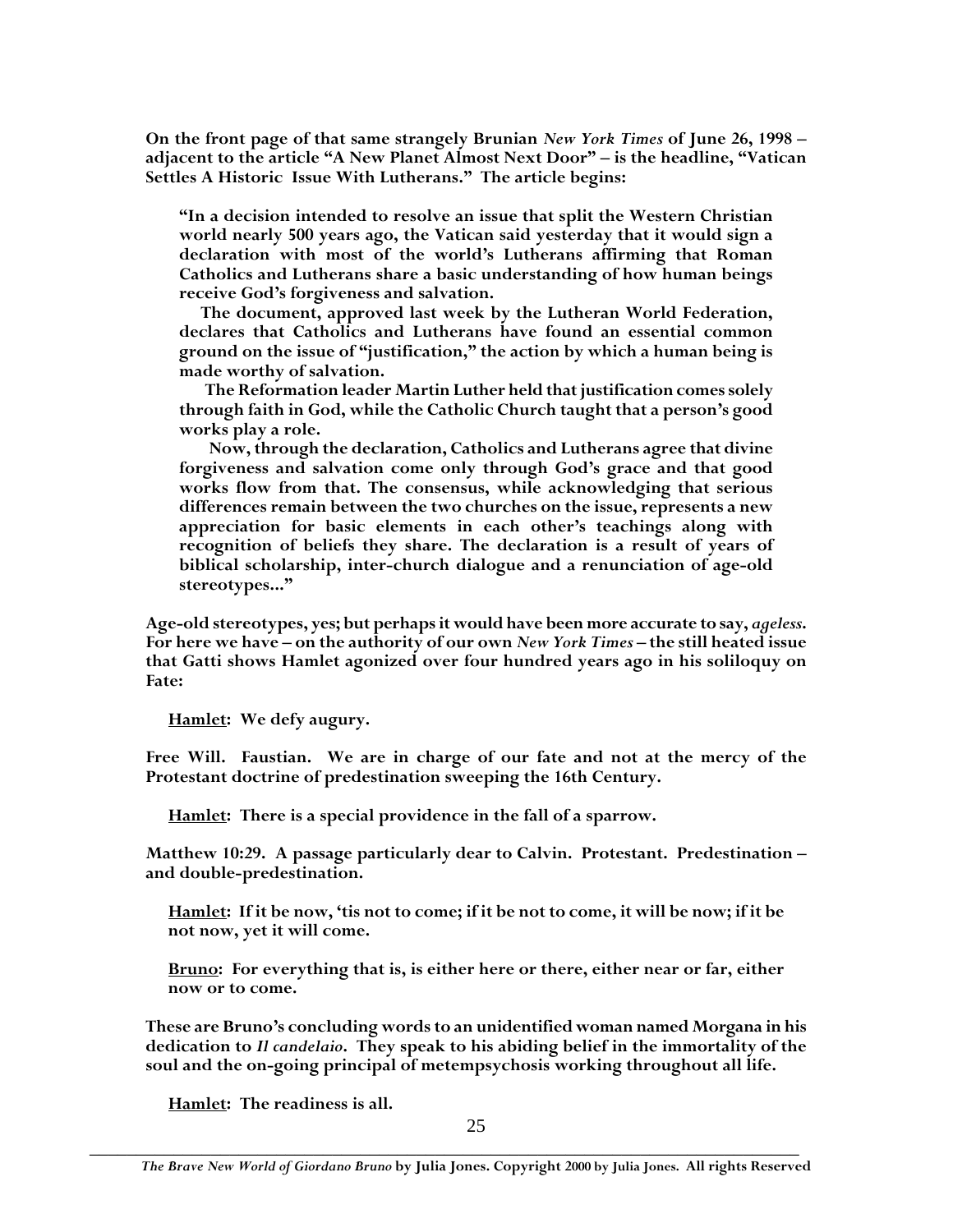**Matthew again: Be ye also ready.**

**Thus, contrary to the standard interpretations of this famous passage in the play – a passage that has been used to argue Shakespeare's beliefs as Protestant, Catholic, or Reformation, whoever wrote** *Hamlet* **actually appears to be toying with – or even mocking – the Reformation concept of providence and predestination by weaving into it a Faustian nod to Will – "we defy augury" – and Bruno's own strange and outof-joint-with-the-times philosophy that would say, our ultimate 'fate' lies in the power of nature that – very simply – "unfolds" in its own time and place.**

**Bruno was burned at the stake in February 1600.** *Hamlet* **is dated 1601. It was probably written soon after Bruno paid the ultimate price for his ideas – for what he called the** *nuovo filosofia* **(the new philosophy) or** *filosofia Nolana* **– the philosophy of the Nolan.**

## **WHO'S THE FOOL NOW**

**Among Thomas Hariot's own papers, in his manuscript of his work,** *L'infinitis (The Infinite)***, he comments on Bruno's ideas as expressed in his works on the Minimum and Maximum, published in Frankfurt in 1591, the last year of Bruno's freedom. These last works of Bruno, written in Latin and considered his greatest, are known as** *The Minimum* **(***De triplici minimo et mensura), The Monad (De monade numero et figura, de minimo magno & mesura)* **and his great Latin poem** *The Immense and Innumerable Worlds (De innumerabilibus, immenso, & infigurabili; seu de universo & mundis***). Copies of these works were found in The Earl of Northumberland's libraries, Hariot's patron, so we know Hariot had access to them.**

**On one page of Hariot's own copy of** *L'infinitis***, he has written** *"Minimum***" and beside it—** *"that which will kill men by piercing and running through***"; underneath this, he writes "***Maximum – that which will press men to death***." At the bottom of another page of particularly anguished reasoning by Bruno, he has written these three enigmatic lines:**

> **Much ado about nothing. Great warres and no blowes. Who is the foole now?**

**Indeed, who is the fool now?**

## **IN FINITO**

**Regarding the authorship mystery, I believe we need to reevaluate the plays in the light of Giordano Bruno and his remarkable ideas, and who not only held these ideas but proclaimed them loudly as a "new philosophy" – so that he was never able to remain for more than two years in any one place until, at the end, he was imprisoned for eight years in darkness before choosing to burn at the stake. If we want to pour our hearts, time, and research into coward candidates and claim whoever wrote these masterpieces hid for the sake of a name, a title, even a life – that will continue to be our blindness.**

**The alternative is to see the plays as reflections of a radical, new and 'dangerous'**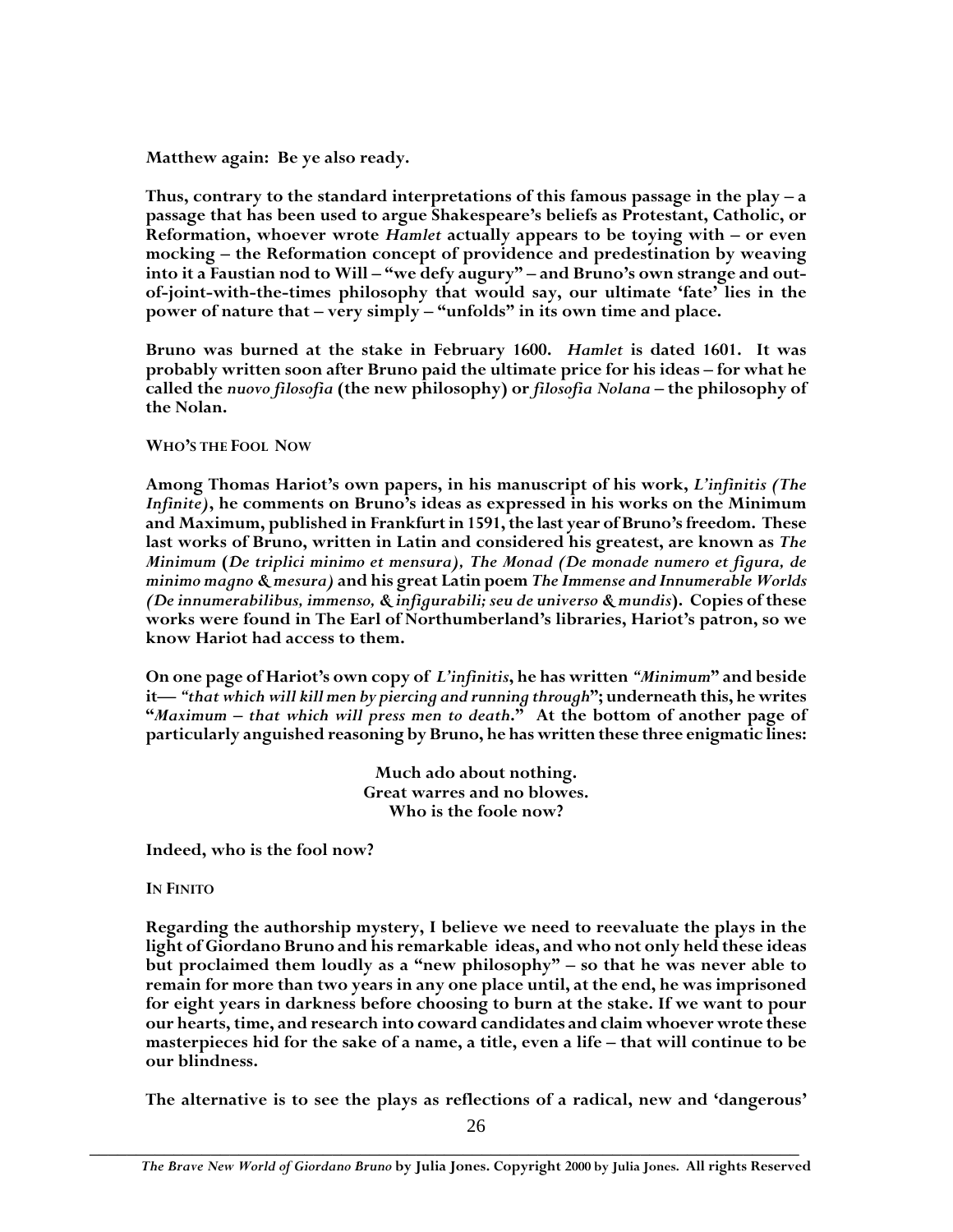**philosophy brought forth at a time when, as Shakespeare's Cleopatra lamented, the soldier's pole had indeed fallen; a time when "young boys and girls were level now with men, and there is nothing left remarkable beneath the visiting moon"; a time when "the crown of the earth" had melted – and kings and madmen stood equal on the stage of life in the center of what? Nothing but the raging elements.**

**The king, the madman and the prophet are indeed like the lunatic, the lover, and the poet in a world where visions are more real than truth.**

**I believe and understand that beyond and further beyond that imagined-border of the sky, there are and always will be further regions and physical worlds – stars, earths and suns – all absolutely sensible and each according to their own laws, although we cannot see them because of their great distance from us. But they are real...**

#### **-** *La cena de la ceneri***, 1583.**

#### **THE WINDS OF ROME**

**Bruno was imprisoned eight years in darkness before being burned. Perhaps the most perfect expression of his ultimate and radical optimism is expressed in these words he wrote shortly before his betrayal:**

**The order and power of light and darkness are not equal. For light is diffused and penetrates to deepest darkness, but darkness does not reach to the purest regions of light. Thus light comprehends darkness, overcomes and conquers it, throughout infinity...**

**On February 17th, 1600 – during festivitiesto celebrate the new century – he was led to the stake on the Campo dei Fiori (the** *Field of Flowers***) and burned as an offering to the new century. The following is the actual account from the** *Register of the Archives, The Brotherhood of Pity of St. John the Beheaded,* **February [17], 1600:**

**At the second hour of the night, it was intimated to the Company that an impenitent was to be executed in the morning; so at the sixth hour, the comforters and the chaplain met at St. Ursula, and went to the prison of the Tower of Nona. After the customary prayers in the chapel, there was consigned to them the under-mentioned condemned to death, viz. Giordano, son of the late Giovanni Bruno, an Apostate Friar of Nola in the Kingdom, an impenitent heretic. With all charity our brethren exhorted him to repent, and there were called two Fathers of St. Dominic, two of the Society of Jesus, two of the New Church, and one of St. Jerome, who, with all affection and much learning, showed him his error, but he remained to the end in his accursed obstinacy, his brain and intellect seething with a thousand errors and vanities. So, persevering in his obstinacy, he was led by the Servants of Justice to the Field of Flowers, there stripped, bound to a stake, and burnt alive, attended always by our Company chanting the litanies, the comforters exhorting him up to the last point to abandon his obstinacy, but in it finally he ended his miserable, unhappy life.**

**As an impenitent heretic, he was denied burial and his ashes were scattered to the winds of Rome. He had written:**